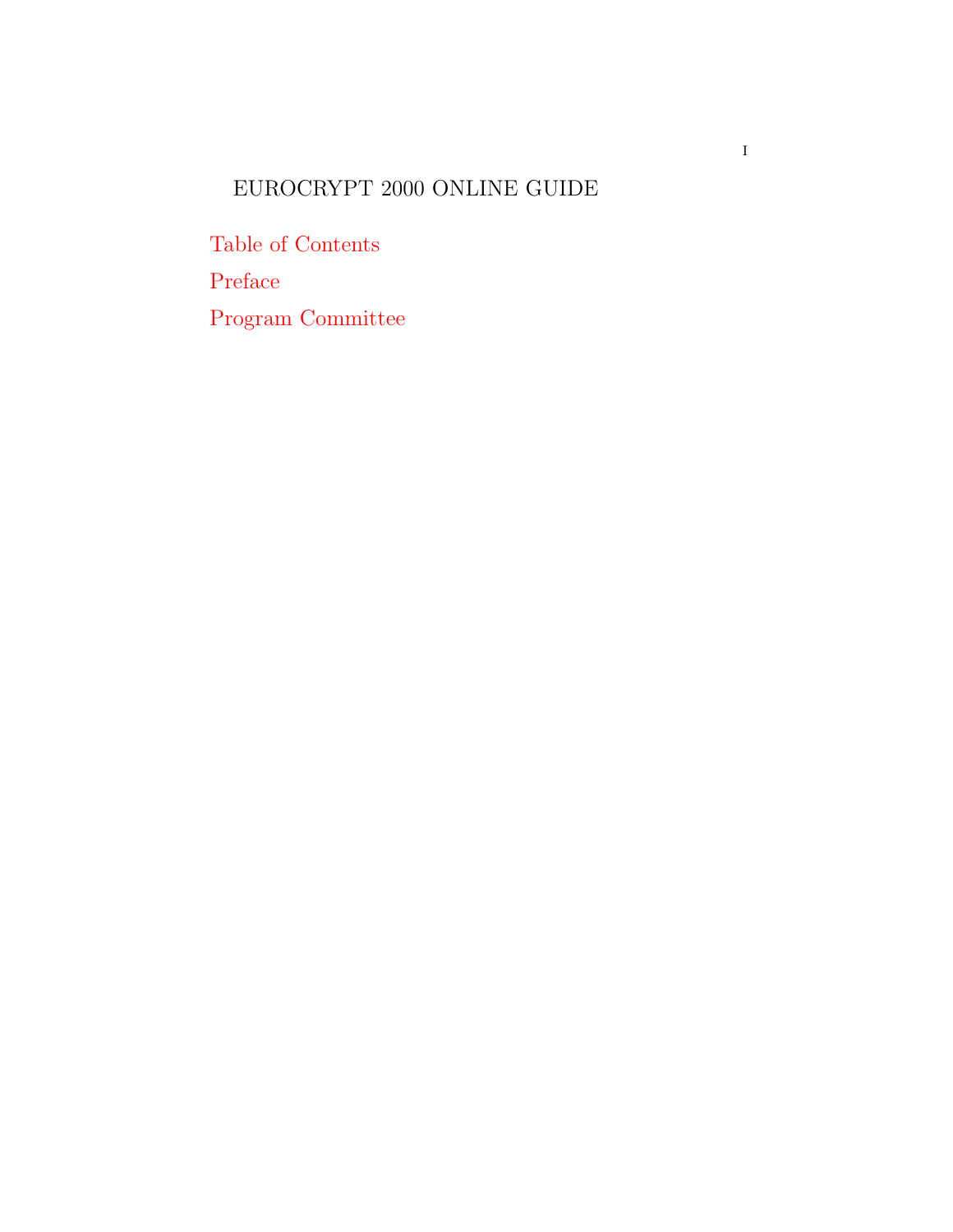<span id="page-1-0"></span>Preface

V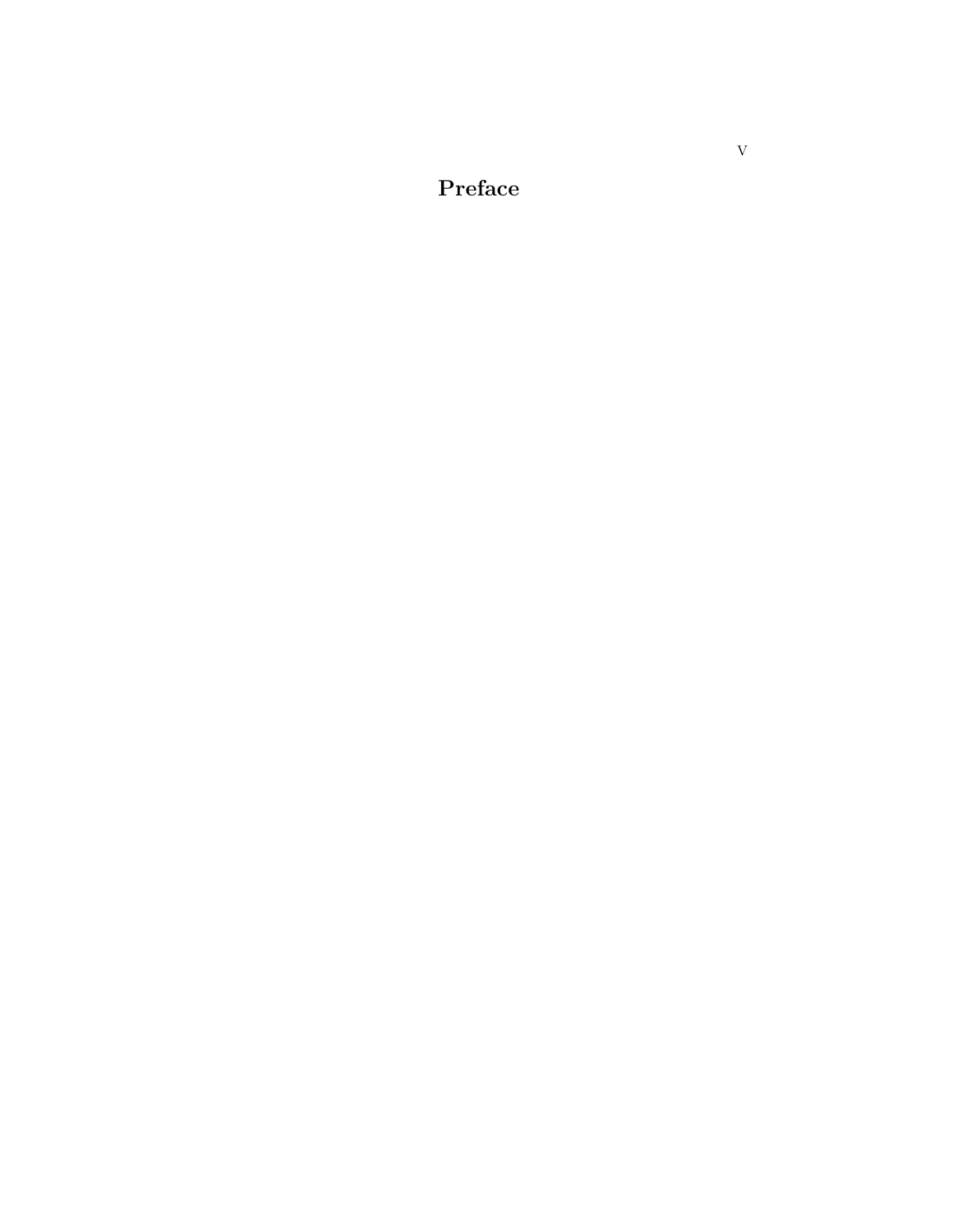#### Preface

EUROCRYPT 2000, the nineteenth annual Eurocrypt Conference, was sponsored by the International Association for Cryptologic Research (IACR), in cooperation with the Katholieke Universiteit Leuven in Belgium (research group for Computer Security and Industrial Cryptography, COSIC).

The first conference with the name 'Eurocrypt' took place in 1983, but the 1982 Workshop at Burg Feuerstein was the first open meeting in Europe on cryptology; it has been included in Lecture Notes in Computer Science 1440, which contains an electronic proceedings and index of the Crypto and Eurocrypt conferences 1981–1997.

The program committee considered 150 papers and selected 39 for presentation. One paper was withdrawn by the authors. The program also included invited talks by Michael Walker ("On the Security of 3GPP Networks") and Tony Sale ("Colossus and the German Lorenz Cipher – Code Breaking in WW II"). In addition, Andy Clark kindly agreed to chair the traditional rump session for informal presentations of recent results.

The selection of the program was a challenging task, as many high quality submissions were received. Each submission was reviewed by at least three reviewers and most reports had four or more reviews (papers with program committee members as a co-author had at least six reviews). The program committee worked very hard to evaluate the papers with respect to quality, originality, and relevance to cryptology. In most cases they were able to provide extensive comments to the authors (about half a Megabyte of comments for authors has been written). Subsequently, the authors of accepted papers have made a substantial effort to take into account the comments in the version submitted to these proceedings. In a limited number of cases, these revisions have been checked by members of the program committee.

First and foremost I would like to thank the members of the program committee for the many hours spent on reviewing and discussing the papers, and for helping me with the difficult decisions.

I gratefully acknowledge the help of a large number of colleagues who reviewed submissions in their area of expertise: Masayuki Abe, N. Asokan, Olivier Baudron, Josh Benaloh, Eli Biham, Simon Blake-Wilson, Johan Borst, Emmanuel Bresson, Jan Camenisch, Ivan Damgård, Anand Desai, Yvo Desmedt, Glenn Durfee, Serge Fehr, Matthias Fitzi, Pierre-Alain Fouque, Matt Franklin, Steven Galbraith, Juan A. Garay, Louis Granboulan, Stuart Haber, Shai Halevi, Martin Hirt, Fredrik Jönsson, Mike Jacobson, Jens G. Jensen, Ari Juels, Jonathan Katz, Robert Lambert, Julio Lopez Hernandez, Phil MacKenzie, Julien Marcil, Willi Meier, Preda Mihailescu, Serge Mister, Fabian Monrose, Sean Murphy, Siaw-Lynn Ng, Phong Nguyen, Valtteri Niemi, Tatsuaki Okamoto, Thomas Pornin, Guillaume Poupard, Bartek Przydatek, Omer Reingold, Vincent Rijmen, Louis Salvail, Tomas Sander, Berry Schoenmakers, Dan Simon, Ben Smeets,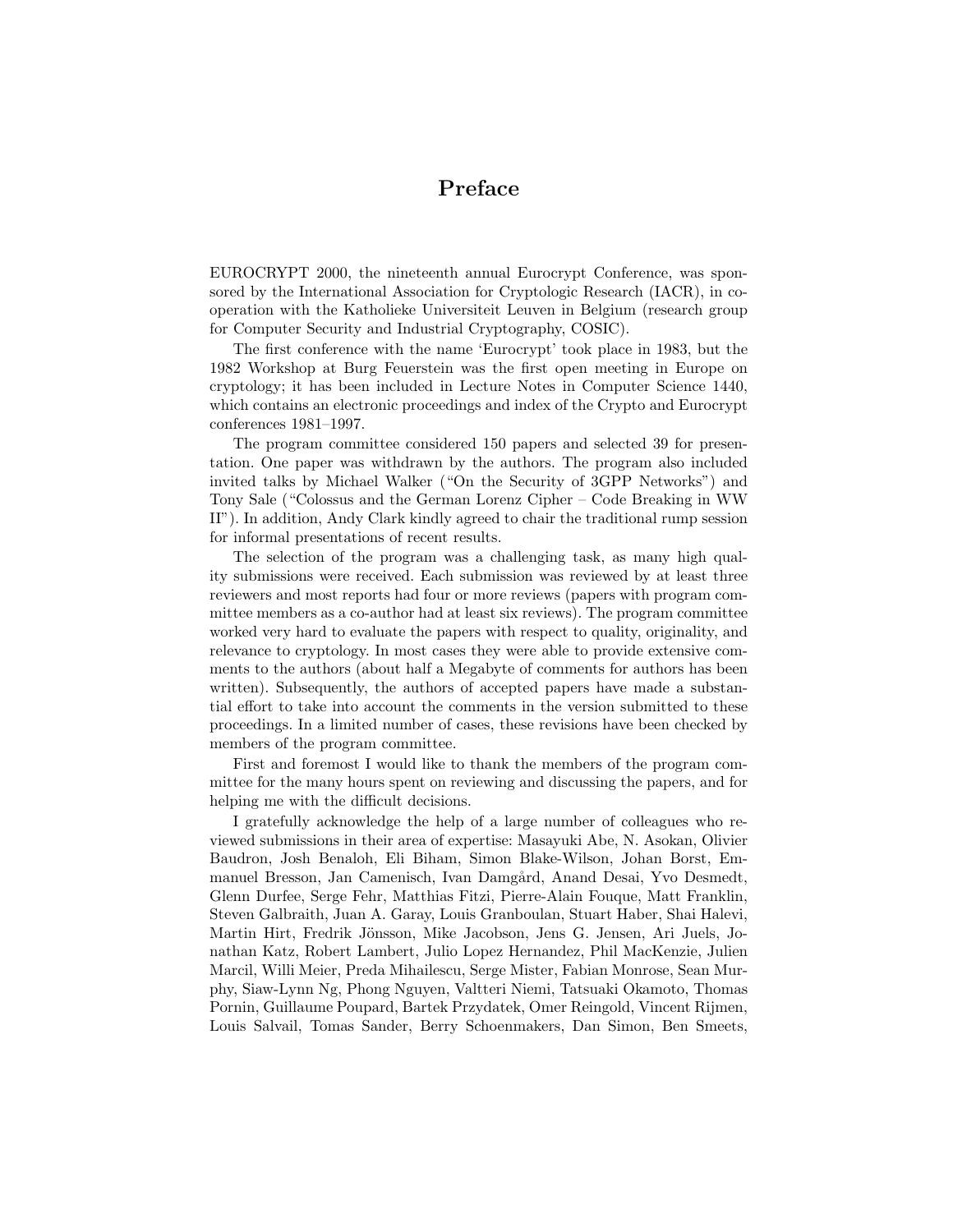Michael Steiner, Jacques Stern, Martin Strauss, Katsuyuki Takashima, Edlyn Teske, Barry Trager, Ramarathnam Venkatesan, Frederik Vercauteren, Susanne Wetzel, Mike Wiener, Peter Wild, Adam Young. I apologise for any inadvertent omissions.

By now, electronic submissions have become a tradition for Eurocrypt. I would like to thank Joe Kilian, who did an excellent job in running the electronic submission server of ACM's SIGACT group. Only five contributions were submitted in paper form; for three of these, I obtained an electronic copy from the authors. The remaining two papers were scanned in to make the process uniform to reviewers. As a first for IACR sponsored conferences, we developed a web interface for entering reviews and discussing papers. Special thanks go to Joris Claessens and Wim Moreau who spent several weeks developing my rough specifications into a flawless program with a smooth user interface. This work made the job of the program committee much easier, as we could focus on the content of the discussion rather than on its organisation. This software will be made available to all IACR sponsored conferences.

My ability to run the program committee was increased substantially by the effort and skills provided by the members of COSIC: Vincent Rijmen put together the LATEX version of the proceedings, Joris Claessens helped with processing the submissions, Johan Borst converted a paper to  $L^2T_FX$ , Péla Noë assisted with organising the program committee meeting, and (last but not least) Wim Moreau helped with the electronic processing of the submissions and final versions, and with the copyright forms.

I would like to thank Joos Vandewalle, general chair, the members of the organising committee (Joris Claessens, Danny De Cock, Erik De Win, Marijke De Soete, Keith Martin, Wim Moreau, Péla Noë, Jean-Jacques Quisquater, Vincent Rijmen, Bart Van Rompay, Karel Wouters), and the other members of COSIC for their support. I also thank Elvira Wouters, who took care of the accounting, and Anne De Smet (Momentum), who was responsible for the hotel bookings and the social program. For the first time, the registrations of Eurocrypt were handled by the IACR General Secretariat in Santa Barbara (UCSB); I would like to thank Micky Swick and Sally Vito for the successful collaboration. The organising committee gratefully acknowledges the financial contributions of our sponsors: Isabel, Ubizen, Europay International, Cryptomathic Belgium, Price-WaterhouseCoopers, Utimaco, and the Katholieke Universiteit Leuven.

Finally, I wish to thank all the authors who submitted papers, making this conference possible, and the authors of accepted papers for their cooperation. Special thanks go to Alfred Hofmann and his colleagues at Springer-Verlag for the timely production of this volume.

March 2000 Bart Preneel Program Chair Eurocrypt 2000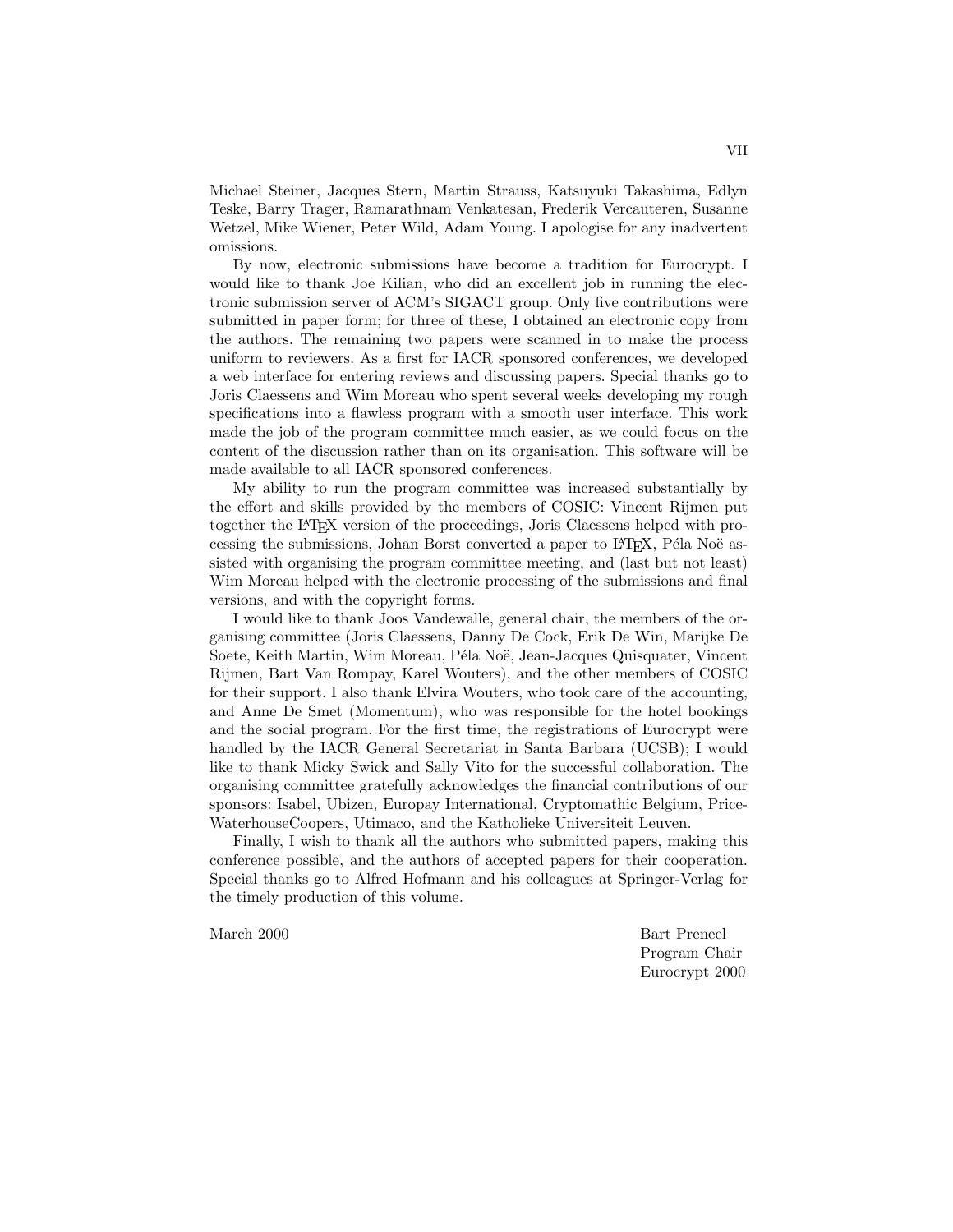#### EUROCRYPT 2000

May 14–18, 2000, Bruges, Belgium

<span id="page-4-0"></span>Sponsored by the International Association for Cryptologic Research (IACR)

#### General Chair

Joos Vandewalle, Katholieke Universiteit Leuven, Belgium

#### Program Chair

Bart Preneel, Katholieke Universiteit Leuven, Belgium

#### Program Committee

| Simon Blackburn Royal Holloway Univ. of London, UK |
|----------------------------------------------------|
|                                                    |
|                                                    |
|                                                    |
|                                                    |
|                                                    |
| Markus Jakobsson Bell Laboratories, USA            |
| Thomas Johansson  Lund Univ., Sweden               |
|                                                    |
|                                                    |
|                                                    |
|                                                    |
| Moni Naor  Weizmann Institute of Science, Israel   |
|                                                    |
|                                                    |
|                                                    |
|                                                    |
|                                                    |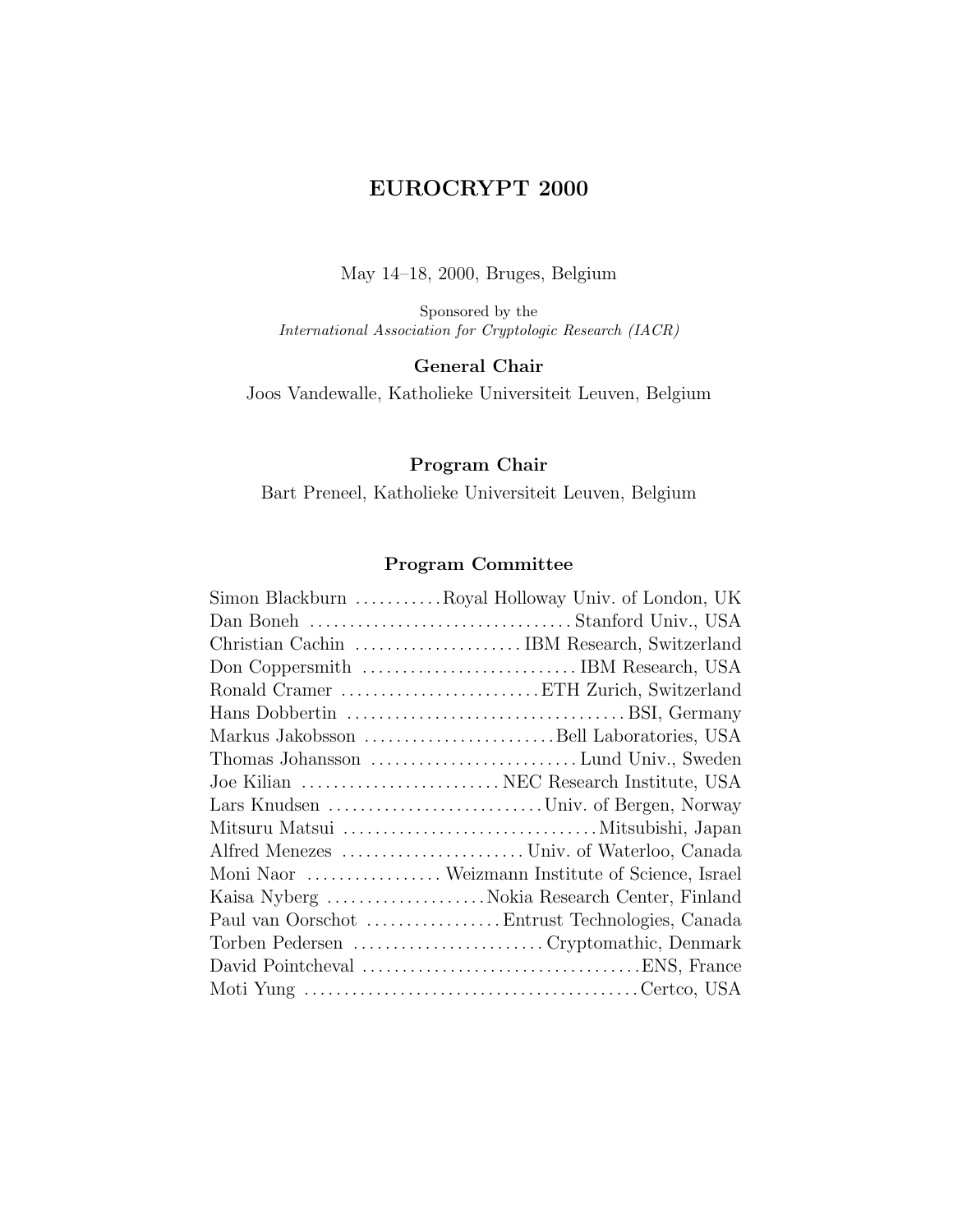Table of Contents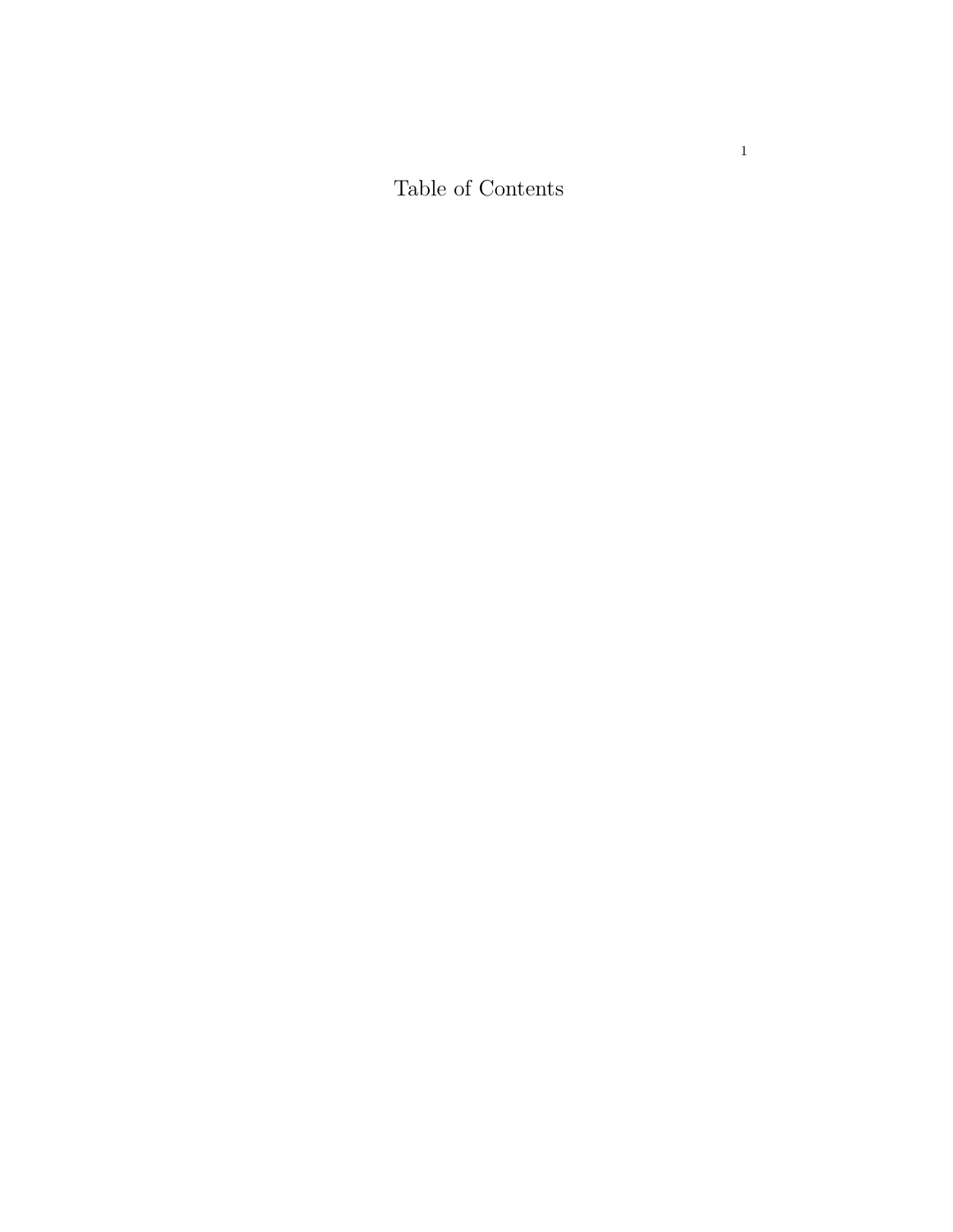#### [Factorization of a 512–bit RSA Modulus](http://www.iacr.org/archive/eurocrypt2000/1807/18070001-new.pdf)

Stefania Cavallar<sup>3</sup>, Bruce Dodson<sup>8</sup>, Arjen K. Lenstra<sup>1</sup>, Walter Lioen<sup>3</sup>, Peter L. Montgomery<sup>10</sup>, Brian Murphy<sup>2</sup>, Herman te Riele<sup>3</sup>, Karen Aardal<sup>13</sup>, Jeff  $Gilchrist<sup>4</sup>$ , Gérard Guillerm<sup>11</sup>, Paul Leyland<sup>9</sup>, Joël Marchand<sup>5</sup>, François Morain<sup>6</sup>, Alec Muffett<sup>12</sup>, Chris and Craig Putnam<sup>14</sup>, and Paul Zimmermann<sup>7</sup> <sup>1</sup> Citibank, 1 North Gate Road, Mendham, NJ 07945–3104, USA arjen.lenstra@citicorp.com  $^{\rm 2}$  Computer Sciences Laboratory, ANU, Canberra ACT 0200, Australia murphy@cslab.anu.edu.au <sup>3</sup> CWI, P.O. Box 94079, 1090 GB Amsterdam, The Netherlands {cavallar,walter,herman}@cwi.nl <sup>4</sup> Entrust Technologies Ltd., 750 Heron Road, Suite E08, Ottawa, ON, K1V 1A7, Canada Jeff.Gilchrist@entrust.com <sup>5</sup> Laboratoire Gage, École Polytechnique/CNRS, Palaiseau, France Joel.Marchand@medicis.polytechnique.fr  $6$  Laboratoire d'Informatique, École Polytechnique, Palaiseau, France morain@lix.polytechnique.fr 7 Inria Lorraine and Loria, Nancy, France Paul.Zimmermann@loria.fr <sup>8</sup> Lehigh University, Bethlehem, PA, USA bad0@Lehigh.edu <sup>9</sup> Microsoft Research Ltd, Cambridge, UK pleyland@microsoft.com <sup>10</sup> 780 Las Colindas Road, San Rafael, CA 94903–2346 USA Microsoft Research and CWI pmontgom@cwi.nl  $^{11}$  SITX (Centre of IT resources), École Polytechnique, Palaiseau, France Gerard.Guillerm@polytechnique.fr <sup>12</sup> Sun Microsystems, Riverside Way, Watchmoor Park, Camberley, UK alec.muffett@uk.sun.com <sup>13</sup> Dept. of Computer Science, Utrecht University, P.O. Box 80089, 3508 TB Utrecht, The Netherlands aardal@cs.uu.nl <sup>14</sup> 59 Rangers Dr., Hudson, NH 03051, USA craig.putnam@swift.mv.com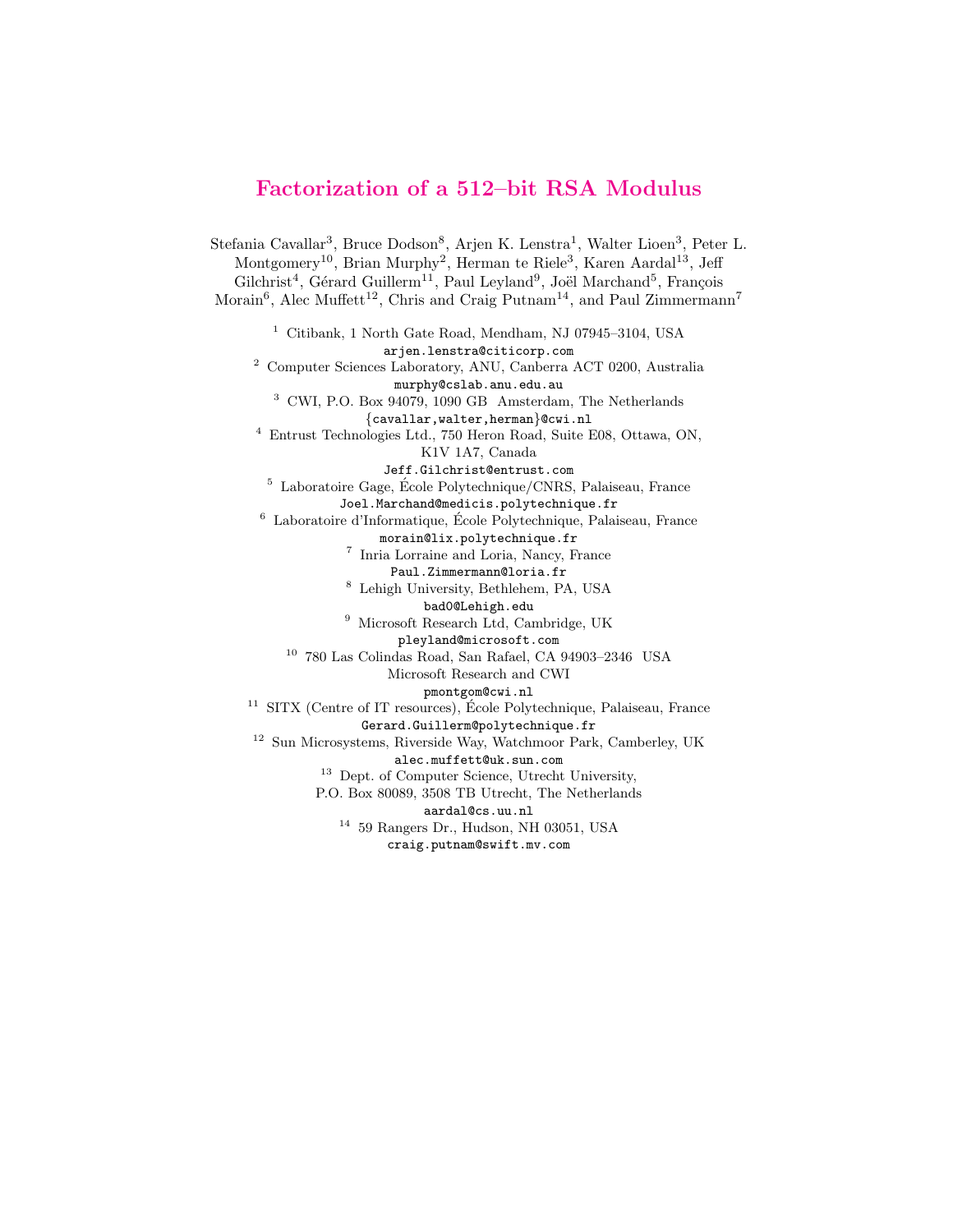## [An Algorithm for Solving the Discrete Log](http://www.iacr.org/archive/eurocrypt2000/1807/18070019-new.pdf) [Problem on Hyperelliptic Curves](http://www.iacr.org/archive/eurocrypt2000/1807/18070019-new.pdf)

Pierrick Gaudry $^\star$ 

LIX, Ecole Polytechnique, ´ 91128 Palaiseau Cedex, France gaudry@lix.polytechnique.fr

 $*$  This work was supported by Action COURBES of INRIA (action coopérative de la direction scientifique de l'INRIA).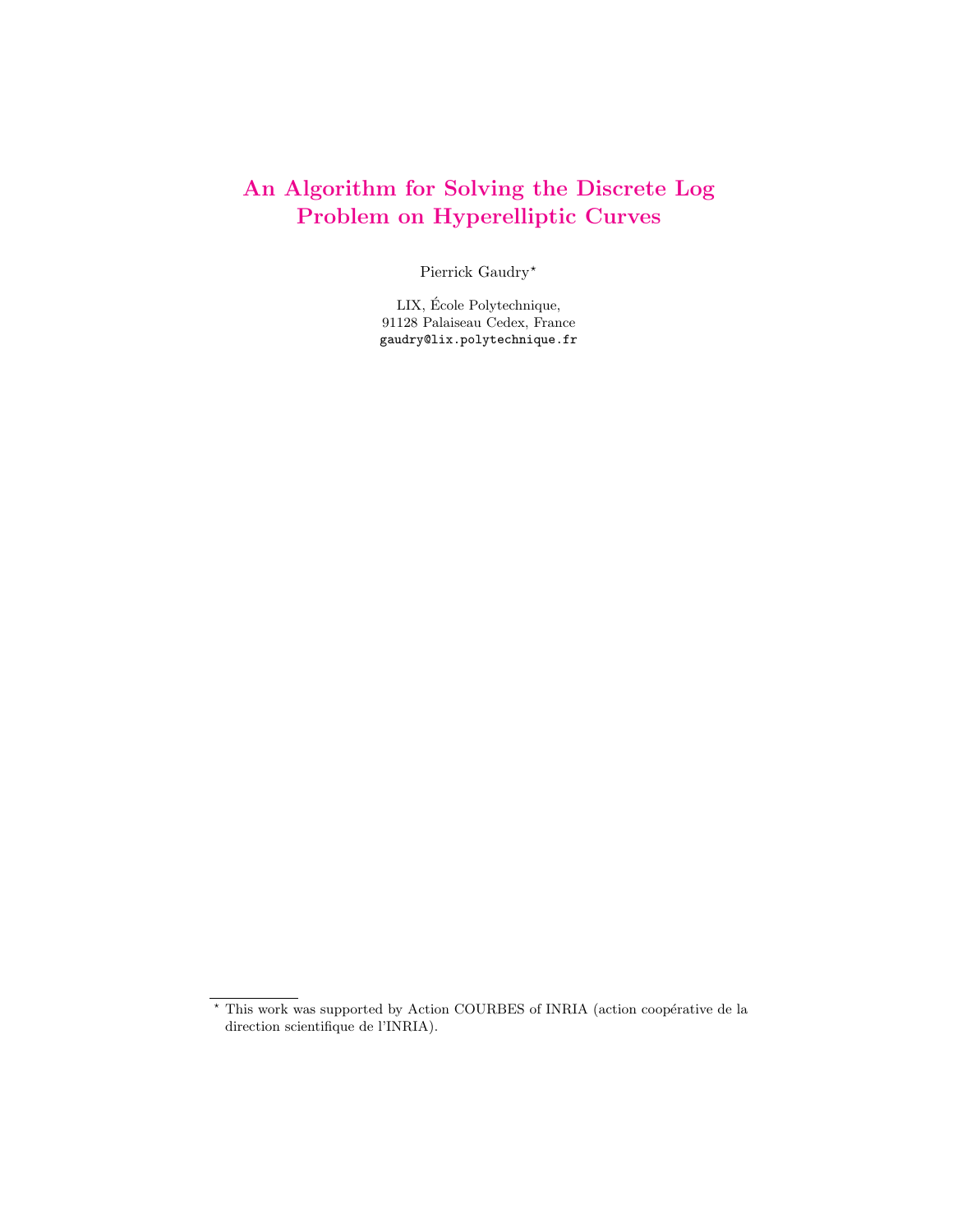# [Analysis and Optimization of](http://www.iacr.org/archive/eurocrypt2000/1807/18070035-new.pdf) [the TWINKLE Factoring Device](http://www.iacr.org/archive/eurocrypt2000/1807/18070035-new.pdf)

Arjen K. Lenstra<br/> $^1$ and Adi Shamir $^2$ 

 $^{\rm 1}$  Citibank, N.A., 1 North Gate Road, Mendham, NJ 07945-3104, U.S.A., arjen.lenstra@citicorp.com <sup>2</sup> Computer Science Department, The Weizmann Institute, Rehovot 76100, Israel, shamir@wisdom.weizmann.ac.il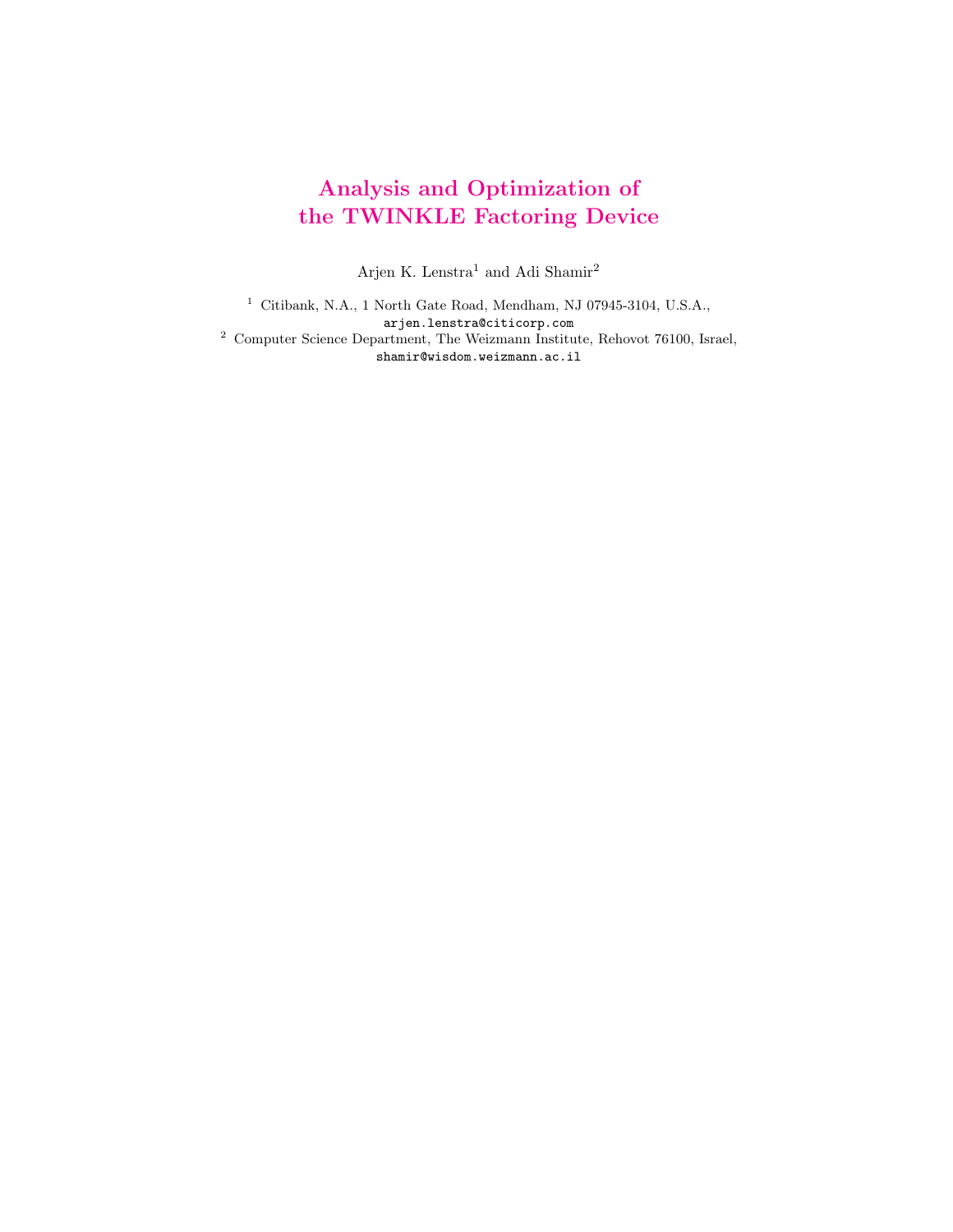#### [Noisy Polynomial Interpolation](http://www.iacr.org/archive/eurocrypt2000/1807/18070053-new.pdf) [and Noisy Chinese Remaindering](http://www.iacr.org/archive/eurocrypt2000/1807/18070053-new.pdf)

Daniel Bleichenbacher<sup>1</sup> and Phong Q. Nguyen<sup>2</sup>

 $^{\rm 1}$  Bell Laboratories, Rm. 2A-366, 700 Mountain Av Murray Hill, NJ 07974-0636, USA bleichen@bell-labs.com and <http://www.bell-labs.com/user/bleichen/>  $2 \text{ École Normale Supérieure}, \text{Département d'Informatique},$ 45 rue d'Ulm, 75005 Paris, France pnguyen@ens.fr and <http://www.di.ens.fr/~pnguyen/>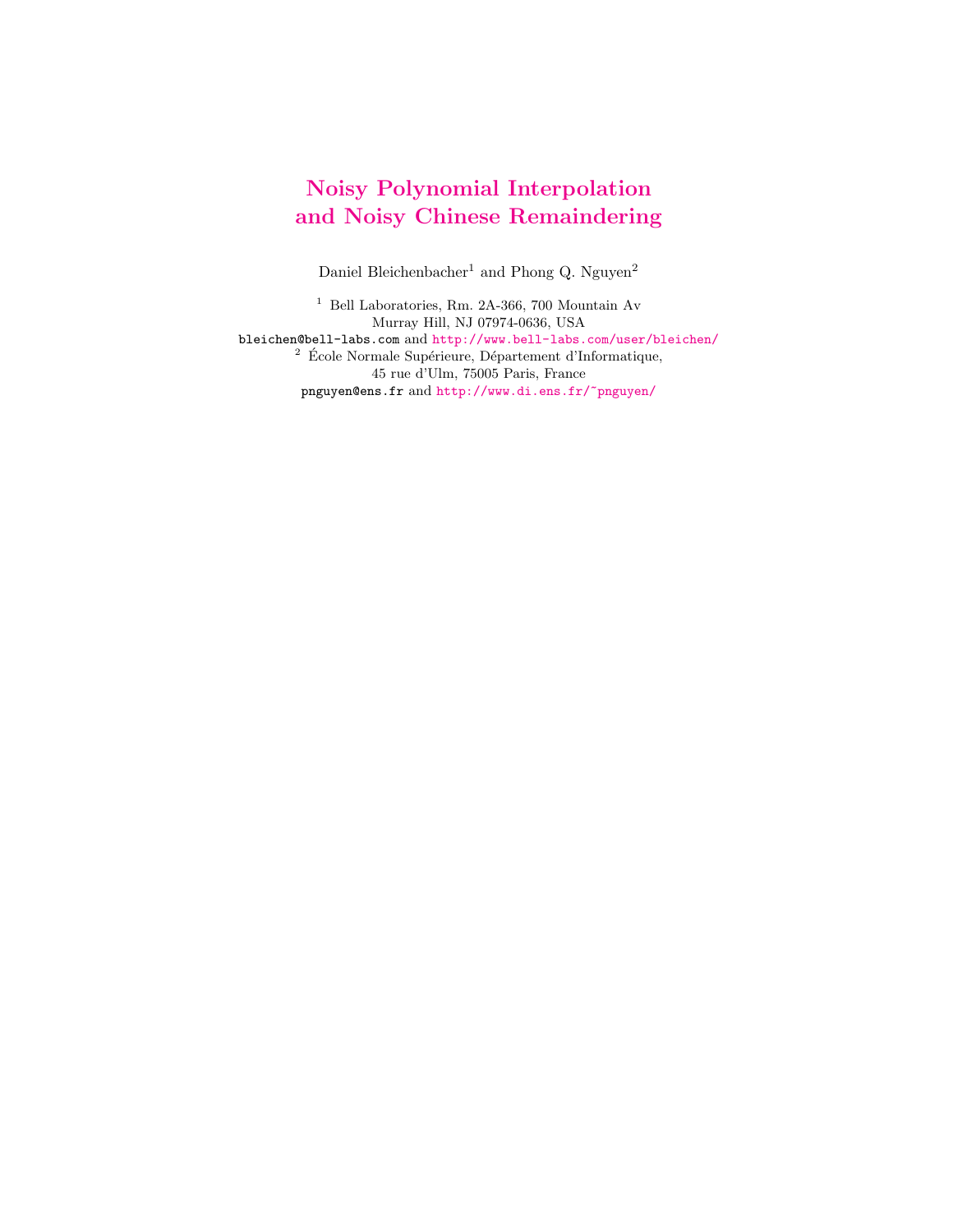# [A Chosen Messages Attack on](http://www.iacr.org/archive/eurocrypt2000/1807/18070070-new.pdf) [the ISO/IEC 9796–1 Signature Scheme](http://www.iacr.org/archive/eurocrypt2000/1807/18070070-new.pdf)

François Grieu

Innovatron, 1 rue Danton, 75006 Paris, France fgrieu@innovatron.fr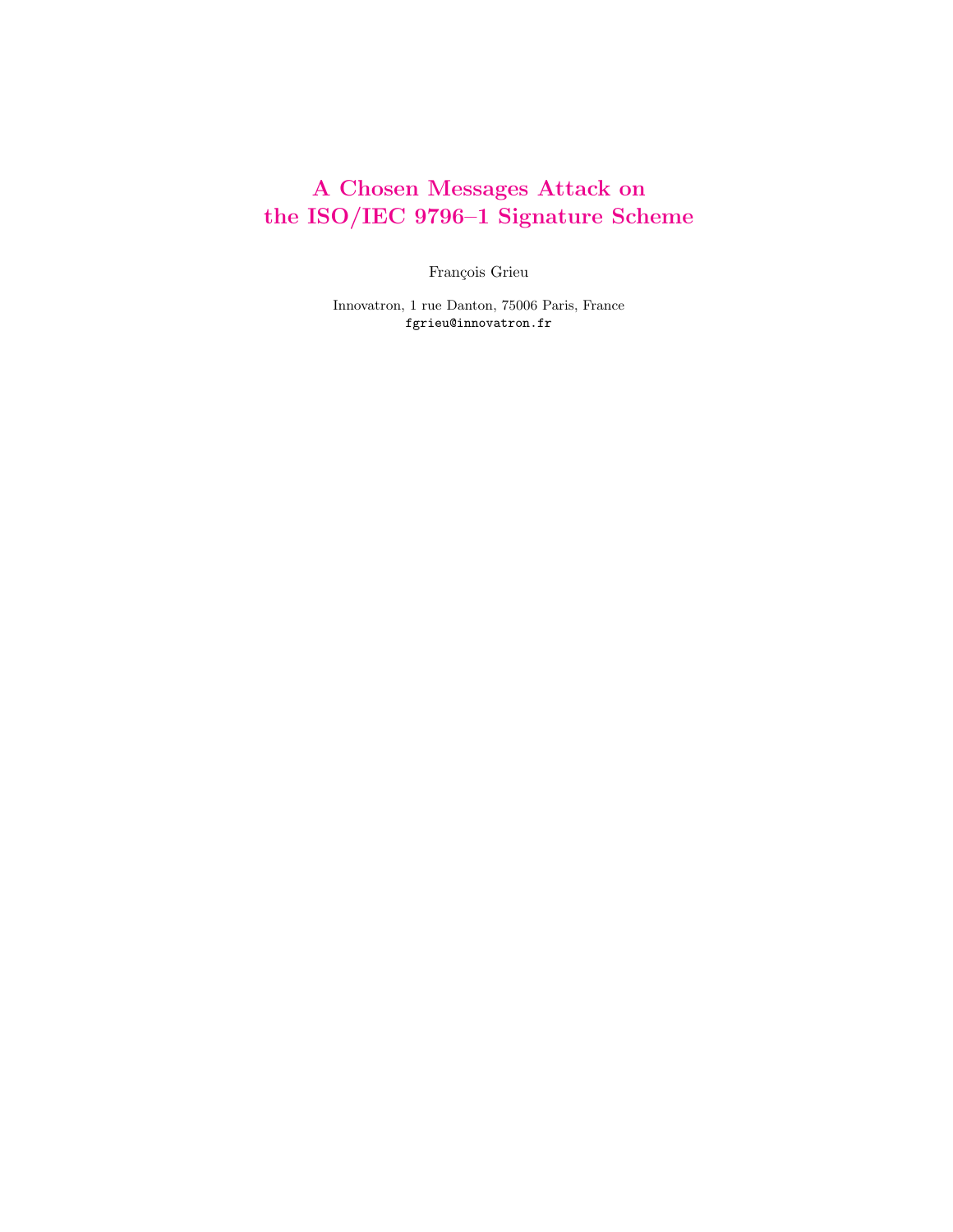# [Cryptanalysis of Countermeasures](http://www.iacr.org/archive/eurocrypt2000/1807/18070081-new.pdf) [Proposed for Repairing ISO 9796-1](http://www.iacr.org/archive/eurocrypt2000/1807/18070081-new.pdf)

Marc Girault and Jean-François Misarsky

France Télécom -  $\ensuremath{\mathrm{CNET}}$ 42 rue des Coutures, B.P. 6243 14066 CAEN CEDEX 4, FRANCE {marc.girault, jeanfrancois.misarsky}@cnet.francetelecom.fr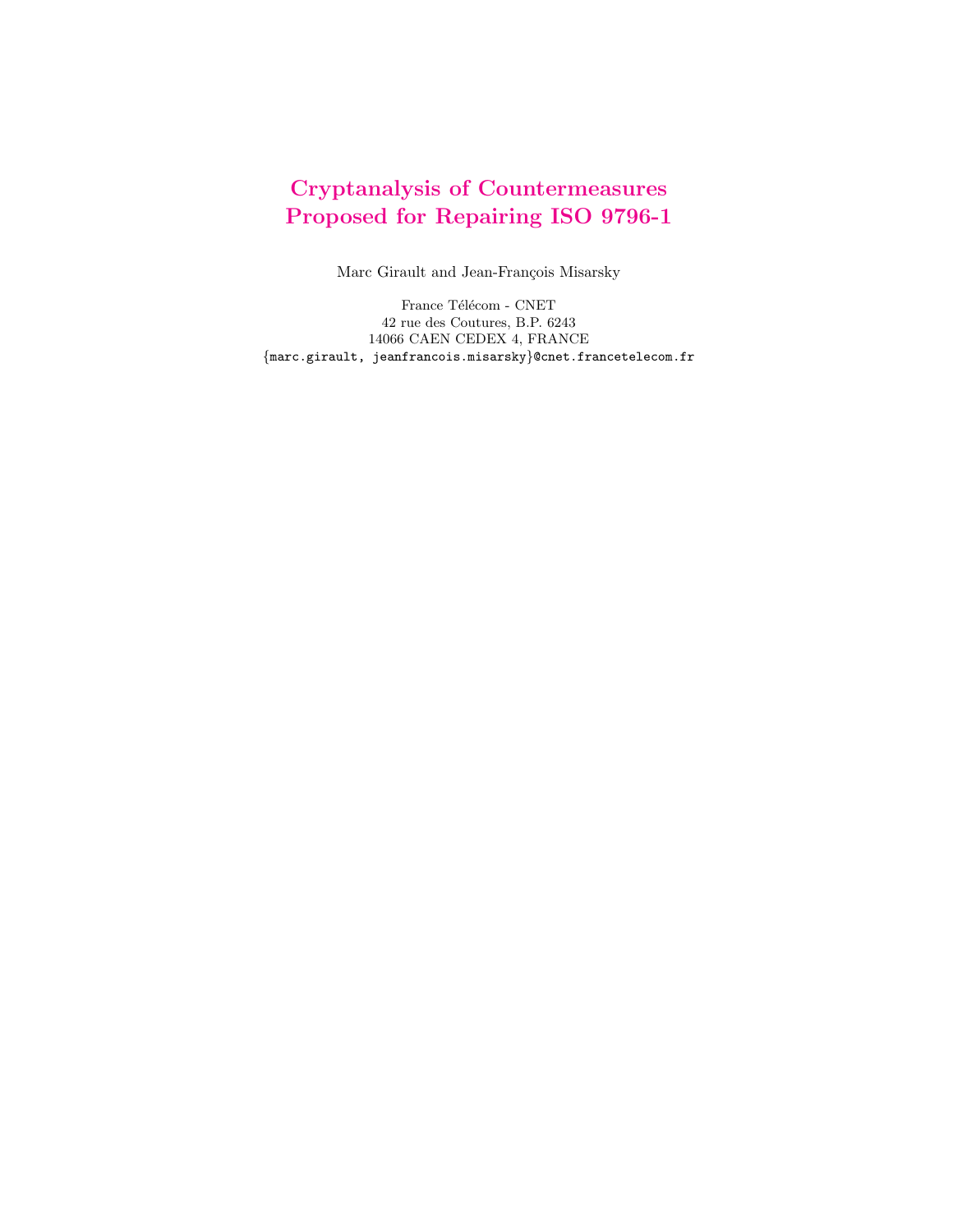# [Security Analysis of](http://www.iacr.org/archive/eurocrypt2000/1807/18070091-new.pdf) [the Gennaro-Halevi-Rabin Signature Scheme](http://www.iacr.org/archive/eurocrypt2000/1807/18070091-new.pdf)

Jean-Sébastien Coron and David Naccache

#### Jean-Sébastien Coron David Naccache

Ecole Normale Supérieure Gemplus Card International 45 rue d'Ulm 34 rue Guynemer Paris, F-75230, France Issy-les-Moulineaux, F-92447, France coron@clipper.ens.fr david.naccache@gemplus.com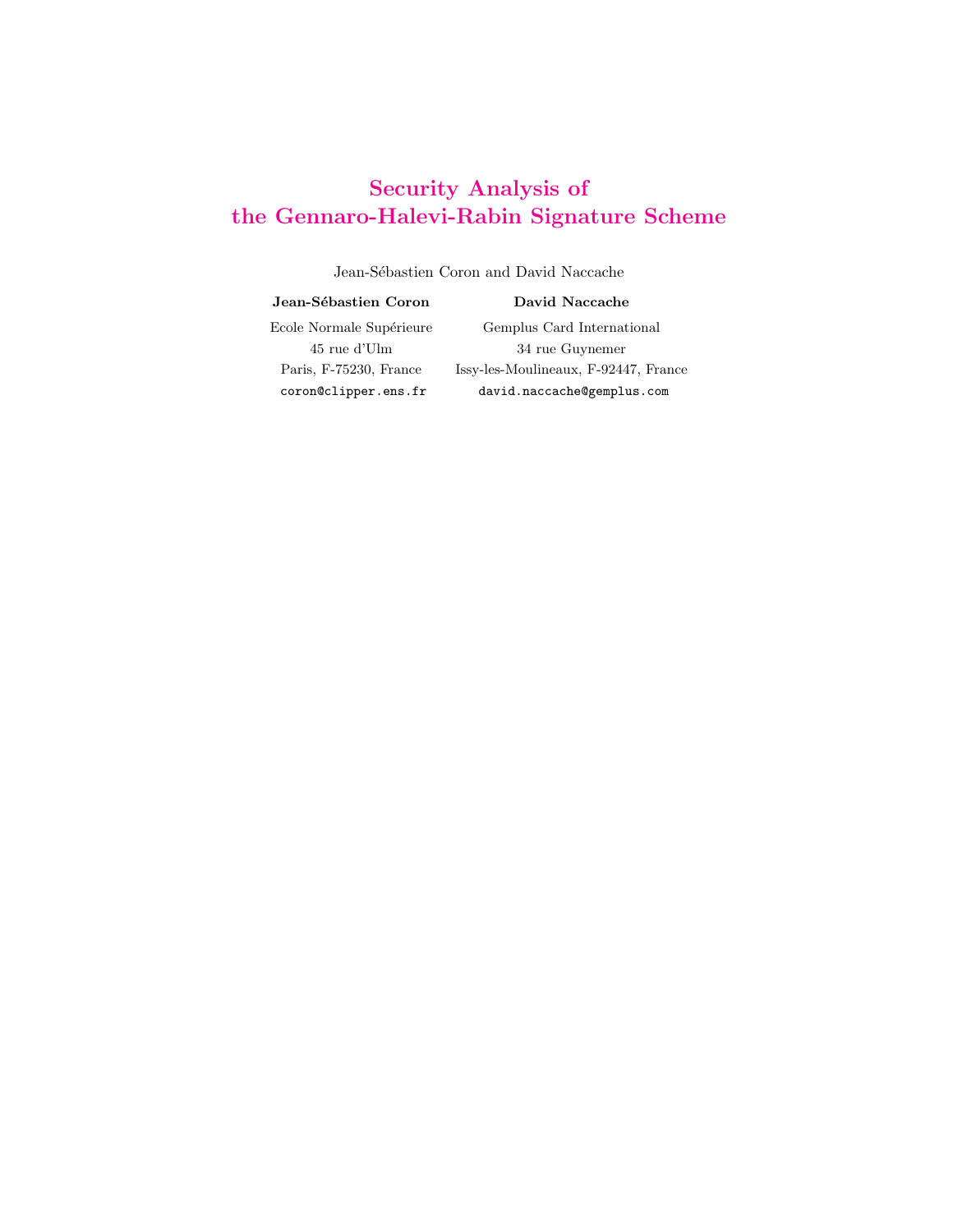# [On the Security of 3GPP Networks](http://www.iacr.org/archive/eurocrypt2000/1807/18070102-new.pdf)

Michael Walker

Vodafone Airtouch and Royal Holloway College, University of London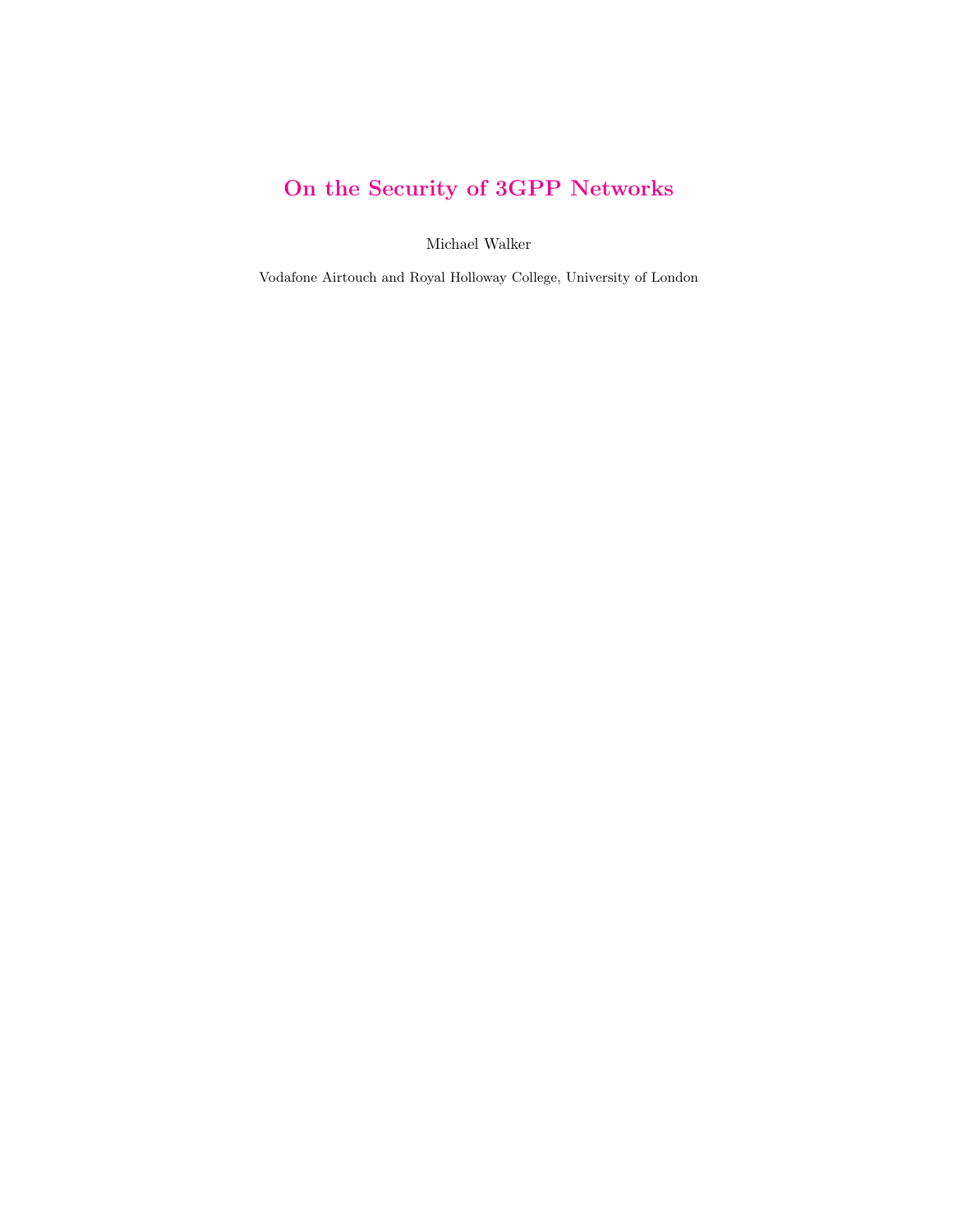# [One-Way Trapdoor Permutations Are Sufficient](http://www.iacr.org/archive/eurocrypt2000/1807/18070104-new.pdf) [for Non-trivial Single-Server](http://www.iacr.org/archive/eurocrypt2000/1807/18070104-new.pdf) [Private Information Retrieval](http://www.iacr.org/archive/eurocrypt2000/1807/18070104-new.pdf)

Eyal Kushilevitz<sup>1</sup> and Rafail Ostrovsky<sup>2</sup>

<sup>1</sup> IBM T.J. Watson Research Center, New-York and Computer Science Department, Technion, Haifa 32000, Israel. eyalk@cs.technion.ac.il, eyalk@watson.ibm.com

<sup>2</sup> Telcordia Technologies Inc., 445 South Street, Morristown, New Jersey 07960-6438, USA rafail@research.telcordia.com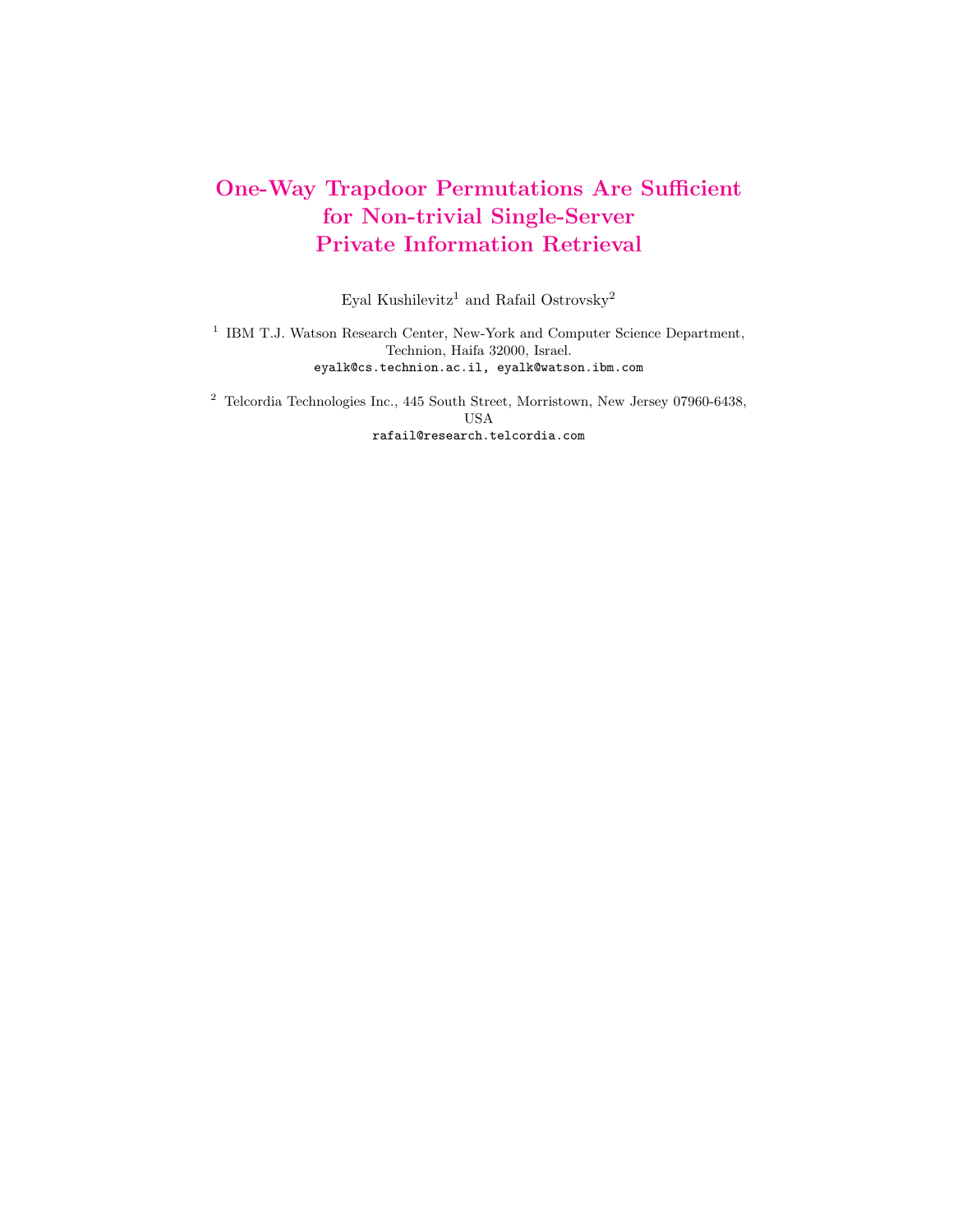# [Single Database Private Information Retrieval](http://www.iacr.org/archive/eurocrypt2000/1807/18070122-new.pdf) [Implies Oblivious Transfer](http://www.iacr.org/archive/eurocrypt2000/1807/18070122-new.pdf)

Giovanni Di Crescenzo<sup>1</sup>, Tal Malkin<sup>2</sup>, and Rafail Ostrovsky<sup>1</sup>

 $^{\rm 1}$  Telcordia Technologies, Inc., 445 South Street, Morristown, NJ, 07960. E-mail: {giovanni,rafail}@research.telcordia.com.  $2$  AT&T Labs – Research, 180 Park Ave., Florham Park, NJ, 07932. E-mail: tal@research.att.com.

Work done at the Massachusetts Institute of Technology.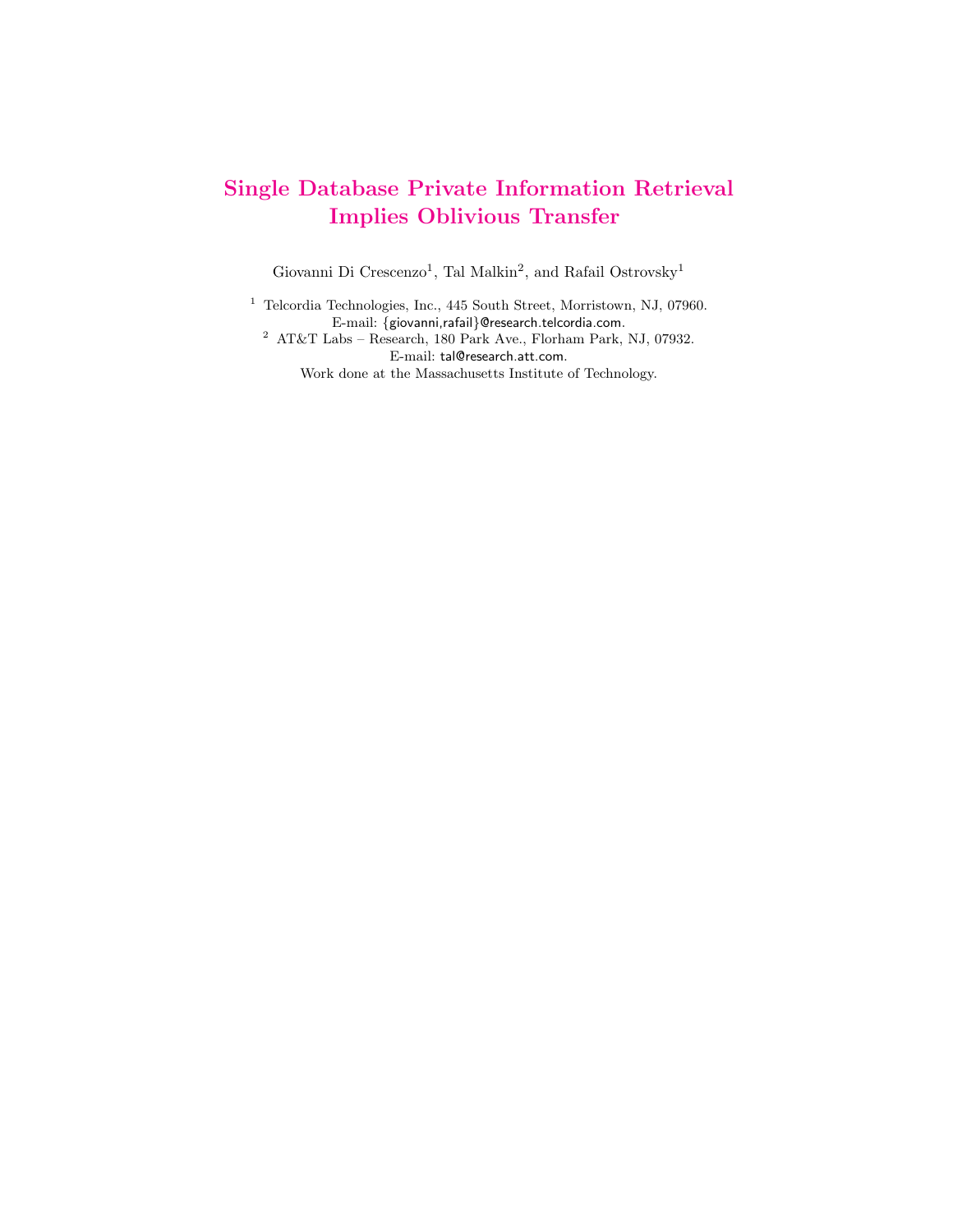# [Authenticated Key Exchange](http://www.iacr.org/archive/eurocrypt2000/1807/18070140-new.pdf) [Secure Against Dictionary Attacks](http://www.iacr.org/archive/eurocrypt2000/1807/18070140-new.pdf)

Mihir Bellare<sup>1</sup>, David Pointcheval<sup>2</sup>, and Phillip Rogaway<sup>3</sup>

 $^{\rm 1}$  Dept. of Computer Science & Engineering, University of California at San Diego, 9500 Gilman Drive, La Jolla, CA 92093, USA, mihir@cs.ucsd.edu, WWW home page: <http://www-cse.ucsd.edu/users/mihir>  $2$  Dépt. d'Informatique–CNRS, École Normale Supérieure, 45 rue d'Ulm, 75230 Paris Cedex 05, France, david.pointcheval@ens.fr, WWW home page: <http://www.dmi.ens.fr/~pointche> <sup>3</sup> Dept. of Computer Science, University of California at Davis, Davis, CA 95616, USA, rogaway@cs.ucdavis.edu, WWW home page: <http://www.cs.ucdavis.edu/~rogaway>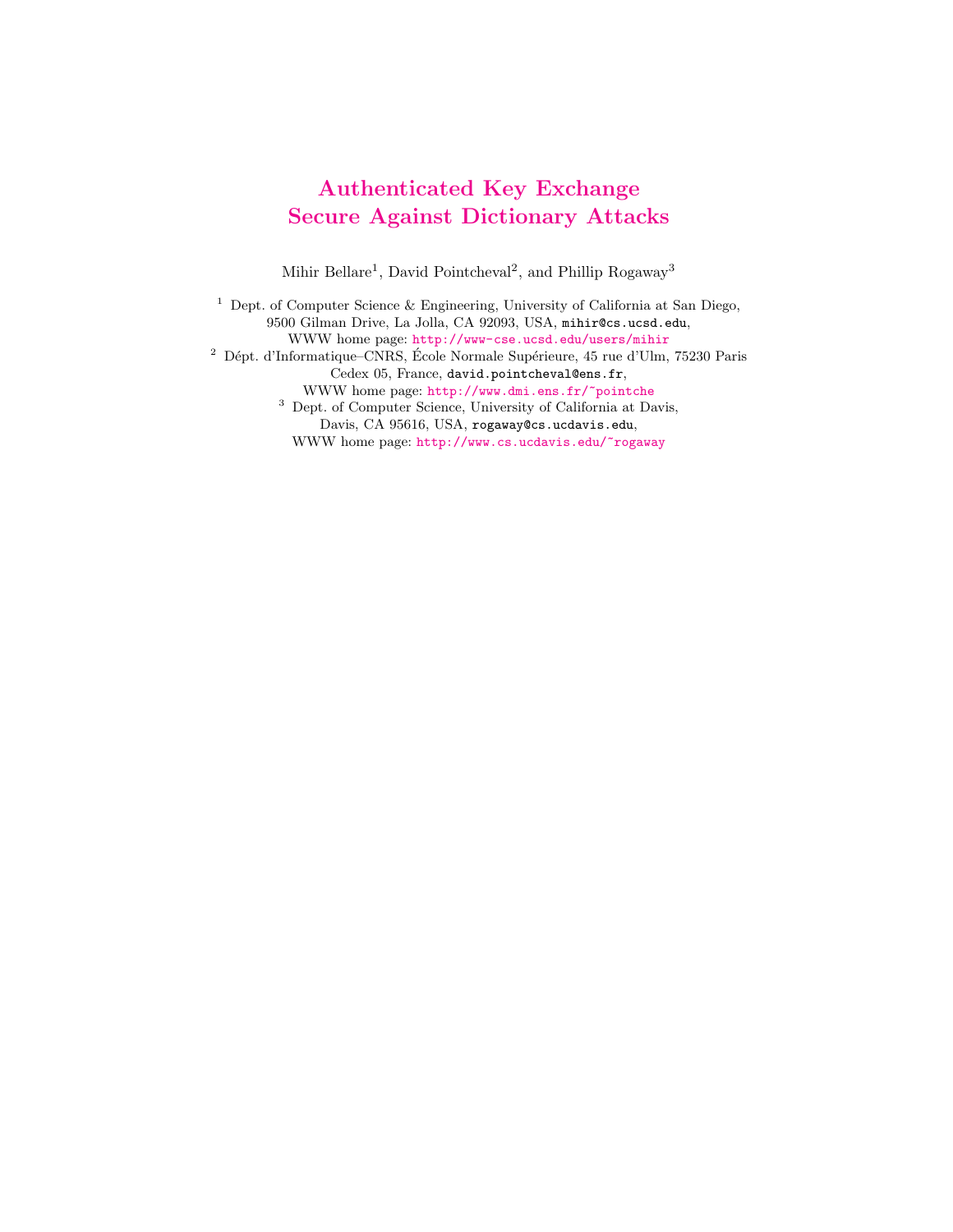# [Provably Secure Password-Authenticated](http://www.iacr.org/archive/eurocrypt2000/1807/18070157-new.pdf) [Key Exchange Using Diffie-Hellman](http://www.iacr.org/archive/eurocrypt2000/1807/18070157-new.pdf)

Victor Boyko<sup>1</sup>, Philip MacKenzie<sup>2</sup>, and Sarvar Patel<sup>2</sup>

<sup>1</sup> MIT Laboratory for Computer Science, boyko@theory.lcs.mit.edu <sup>2</sup> Bell Laboratories, Lucent Technologies, {philmac, sarvar}@lucent.com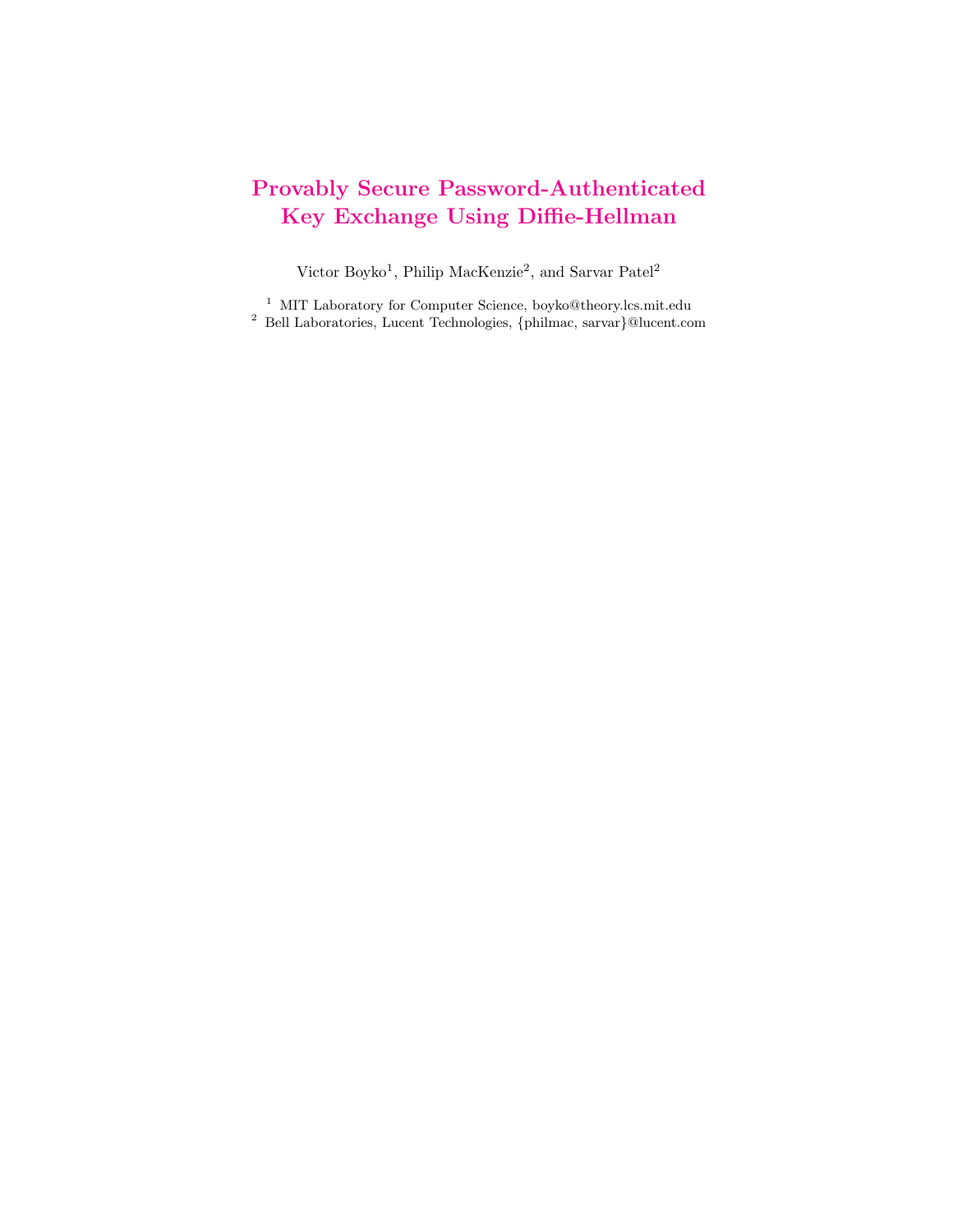# [Fair Encryption of RSA Keys](http://www.iacr.org/archive/eurocrypt2000/1807/18070173-new.pdf)

Guillaume Poupard and Jacques Stern

École Normale Supérieure, Département d'informatique 45 rue d'Ulm, F-75230 Paris Cedex 05, France email: {Guillaume.Poupard,Jacques.Stern}@ens.fr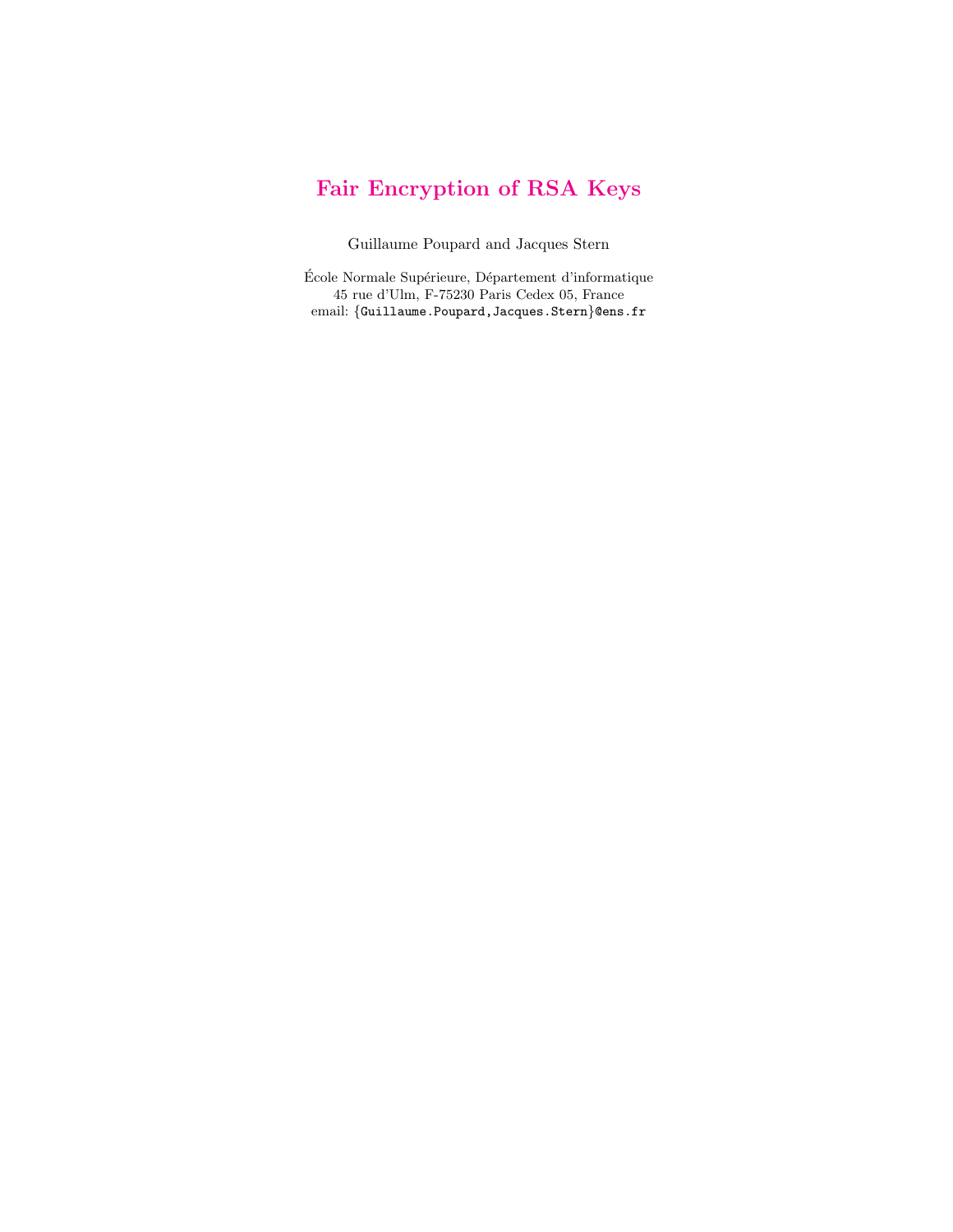## [Computing Inverses](http://www.iacr.org/archive/eurocrypt2000/1807/18070191-new.pdf) [over a Shared Secret Modulus](http://www.iacr.org/archive/eurocrypt2000/1807/18070191-new.pdf)

Dario Catalano<sup>1</sup>, Rosario Gennaro<sup>2</sup>, and Shai Halevi<sup>2</sup>

<sup>1</sup> Dipartimento di Matematica e Informatica, Universit`a di Catania. Viale A. Doria 6, 95125 Catania. Email: catalano@dmi.unict.it. <sup>2</sup> IBM T.J.Watson Research Center, PO Box 704, Yorktown Heights, New York 10598, USA. Email: {rosario,shaih}@watson.ibm.com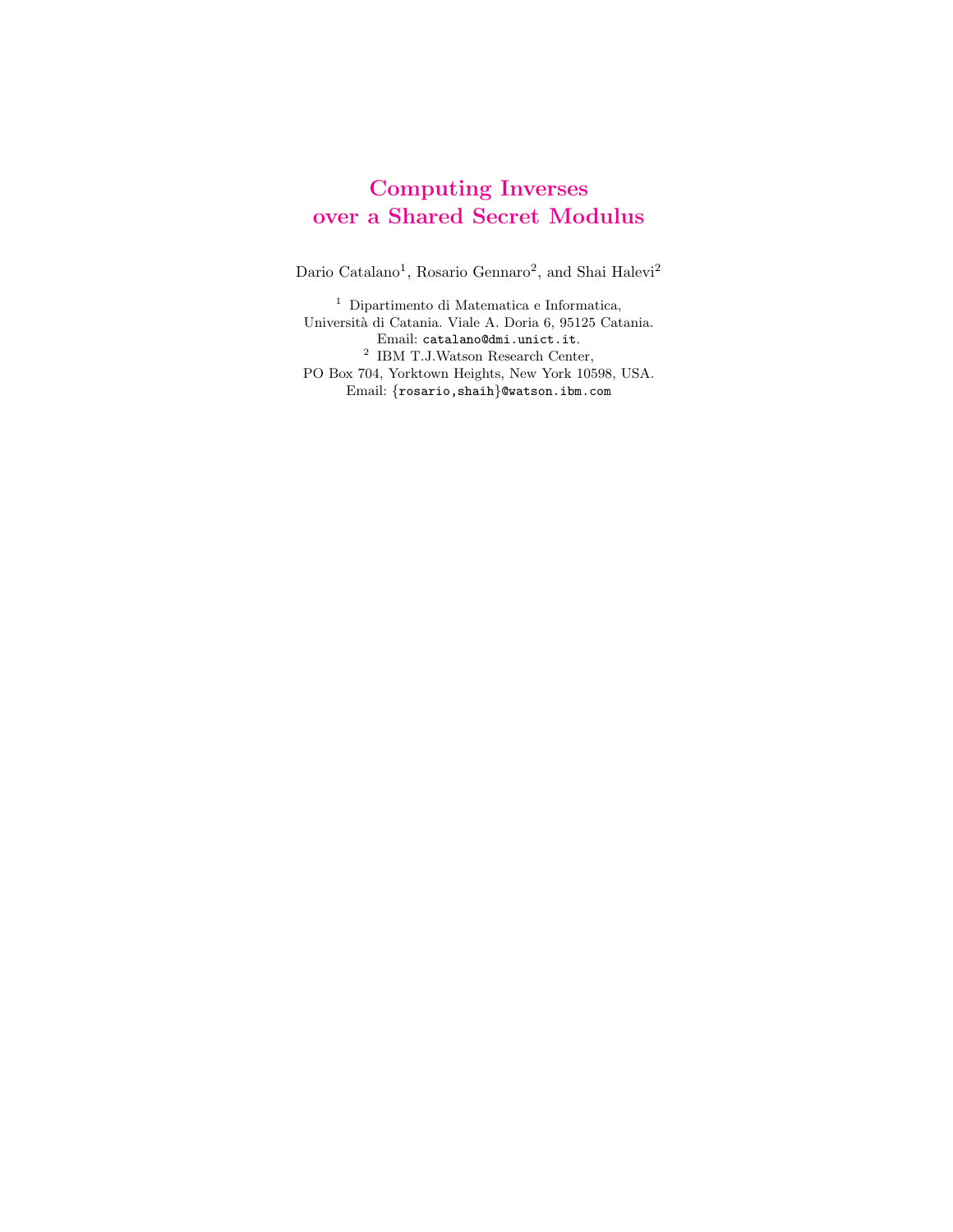# [Practical Threshold Signatures](http://www.iacr.org/archive/eurocrypt2000/1807/18070209-new.pdf)

Victor Shoup

 $\,$ IBM Zurich Research Lab, Säumerstr. 4, 8803 Rüschlikon, Switzerland sho@zurich.ibm.com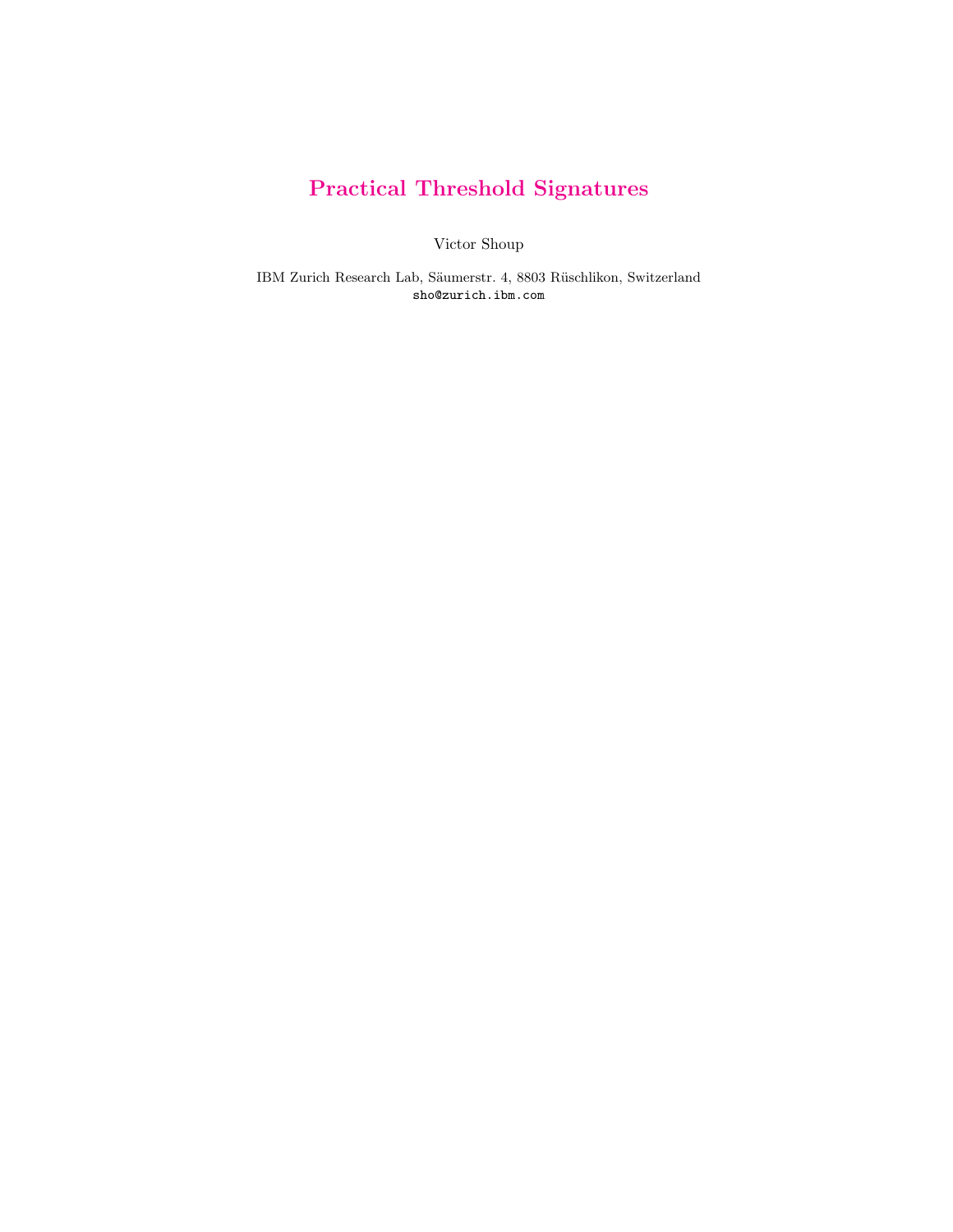## [Adaptively Secure Threshold Cryptography:](http://www.iacr.org/archive/eurocrypt2000/1807/18070223-new.pdf) [Introducing Concurrency, Removing Erasures](http://www.iacr.org/archive/eurocrypt2000/1807/18070223-new.pdf)

Stanisław Jarecki and Anna Lysyanskaya

MIT Laboratory for Computer Science, Cambridge, MA 02139, USA {stasio, anna}@theory.lcs.mit.edu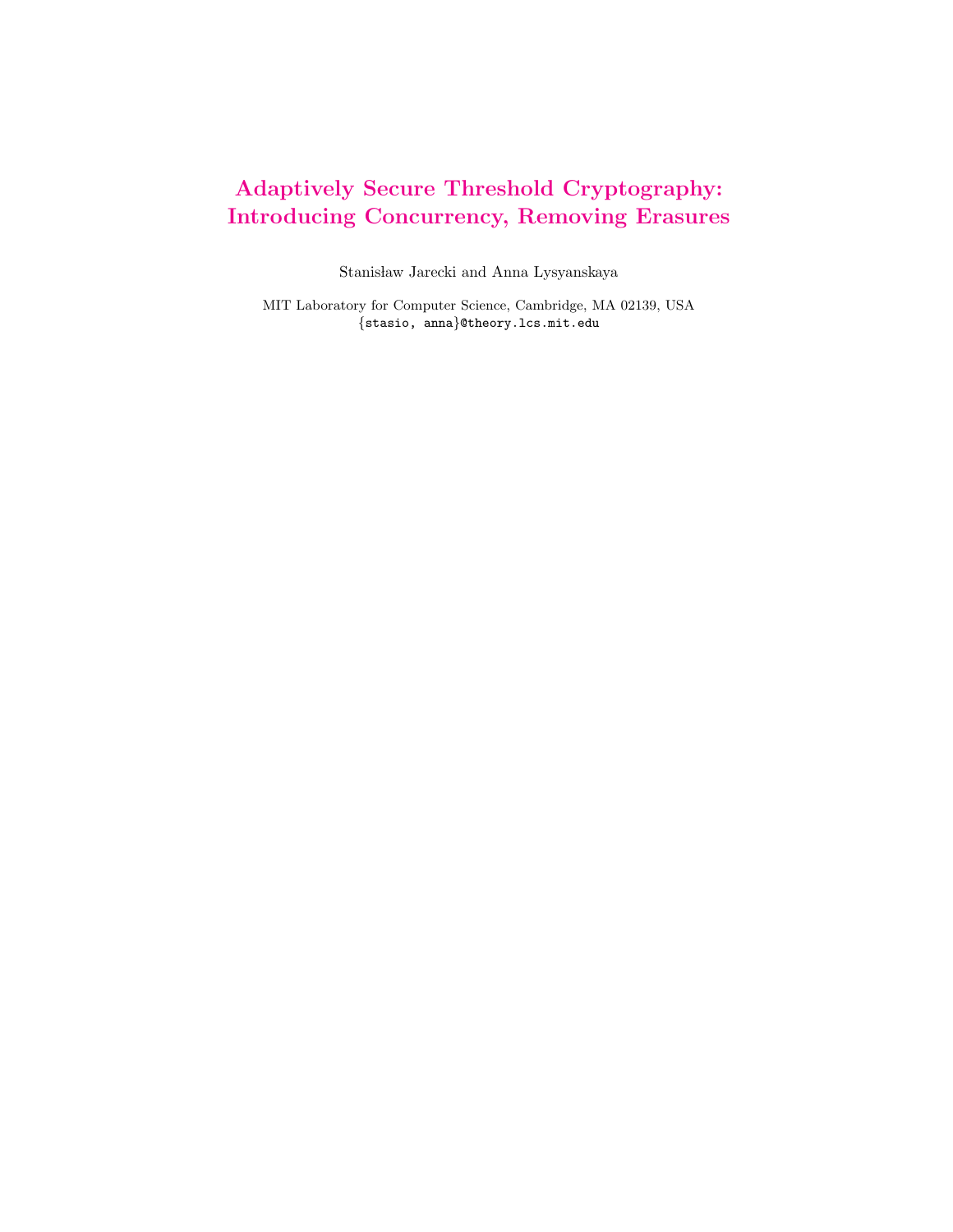# [Confirmer Signature Schemes](http://www.iacr.org/archive/eurocrypt2000/1807/18070246-new.pdf) [Secure against Adaptive Adversaries](http://www.iacr.org/archive/eurocrypt2000/1807/18070246-new.pdf) [\(Extended Abstract\)](http://www.iacr.org/archive/eurocrypt2000/1807/18070246-new.pdf)

Jan Camenisch and Markus Michels

<sup>1</sup> IBM Research Zurich Research Laboratory CH–8803 Rüschlikon jca@zurich.ibm.com <sup>2</sup> Entrust Technologies (Switzerland) Glatt Tower CH–8301 Glattzentrum Markus.Michels@entrust.com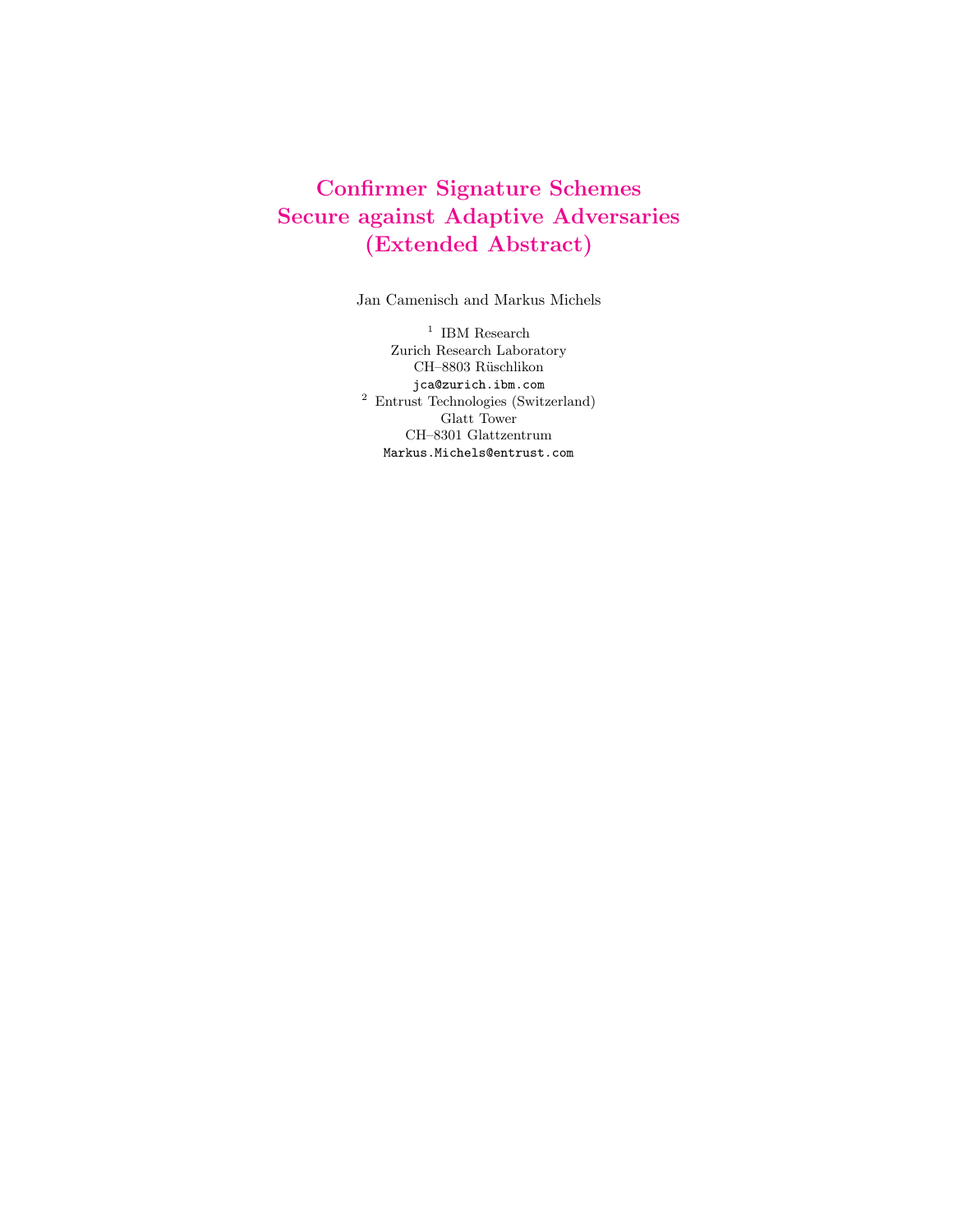#### [Public-Key Encryption in a Multi-user Setting:](http://www.iacr.org/archive/eurocrypt2000/1807/18070262-new.pdf) [Security Proofs and Improvements](http://www.iacr.org/archive/eurocrypt2000/1807/18070262-new.pdf)

Mihir Bellare<sup>1</sup>, Alexandra Boldyreva<sup>1</sup>, and Silvio Micali<sup>2</sup>

 $^{\rm 1}$  Dept. of Computer Science & Engineering, University of California at San Diego, 9500 Gilman Drive, La Jolla, California 92093, USA. E-mails: {mihir, aboldyre}@cs.ucsd.edu. URLs: www-cse.ucsd.edu/users/{mihir, aboldyre}. <sup>2</sup> MIT Laboratory for Computer Science, 545 Technology Square, Cambridge MA 02139, USA.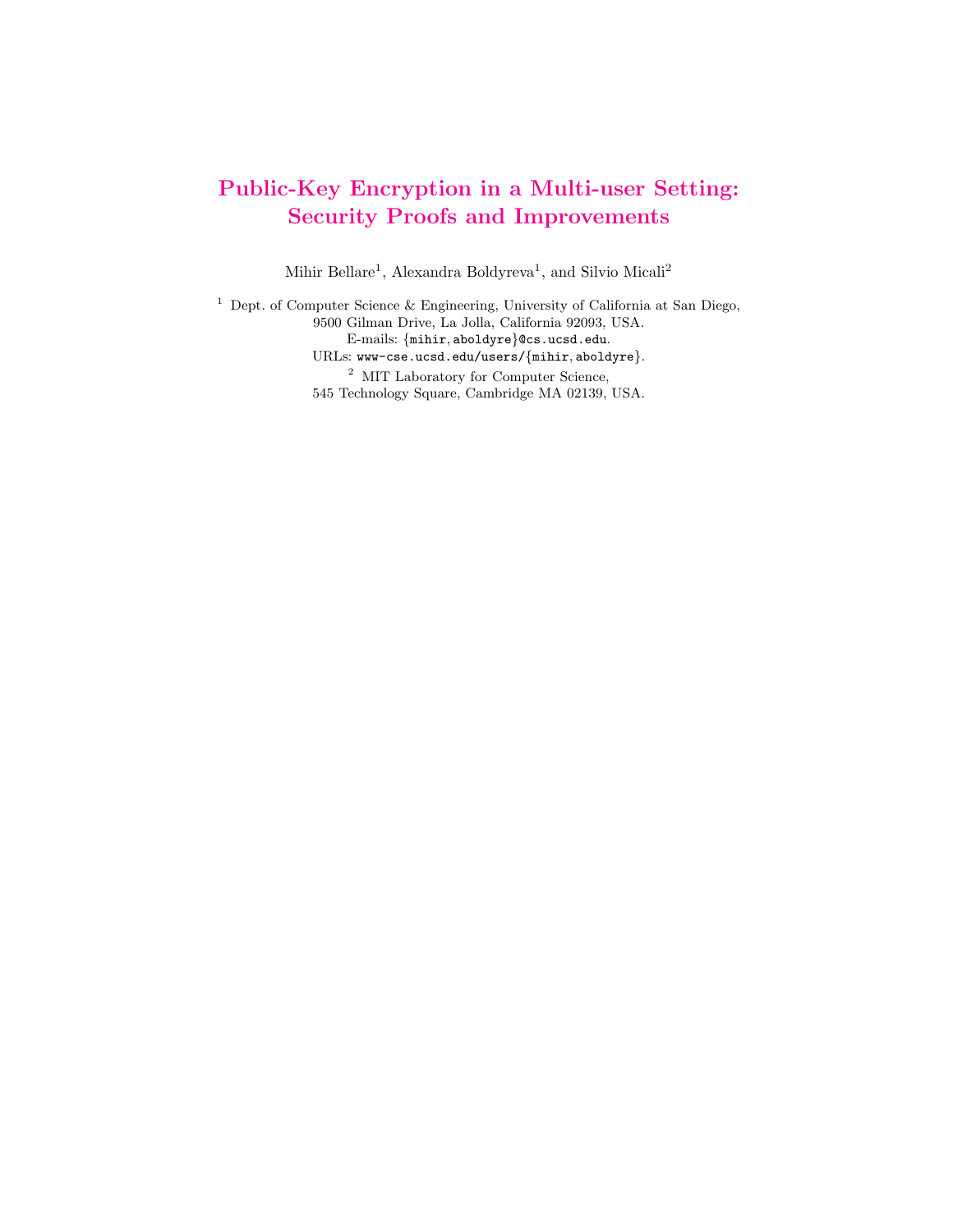# [Using Hash Functions as a Hedge against](http://www.iacr.org/archive/eurocrypt2000/1807/18070279-new.pdf) [Chosen Ciphertext Attack](http://www.iacr.org/archive/eurocrypt2000/1807/18070279-new.pdf)

Victor Shoup

 $\,$ IBM Zurich Research Lab, Säumerstr. 4, 8803 Rüschlikon, Switzerland sho@zurich.ibm.com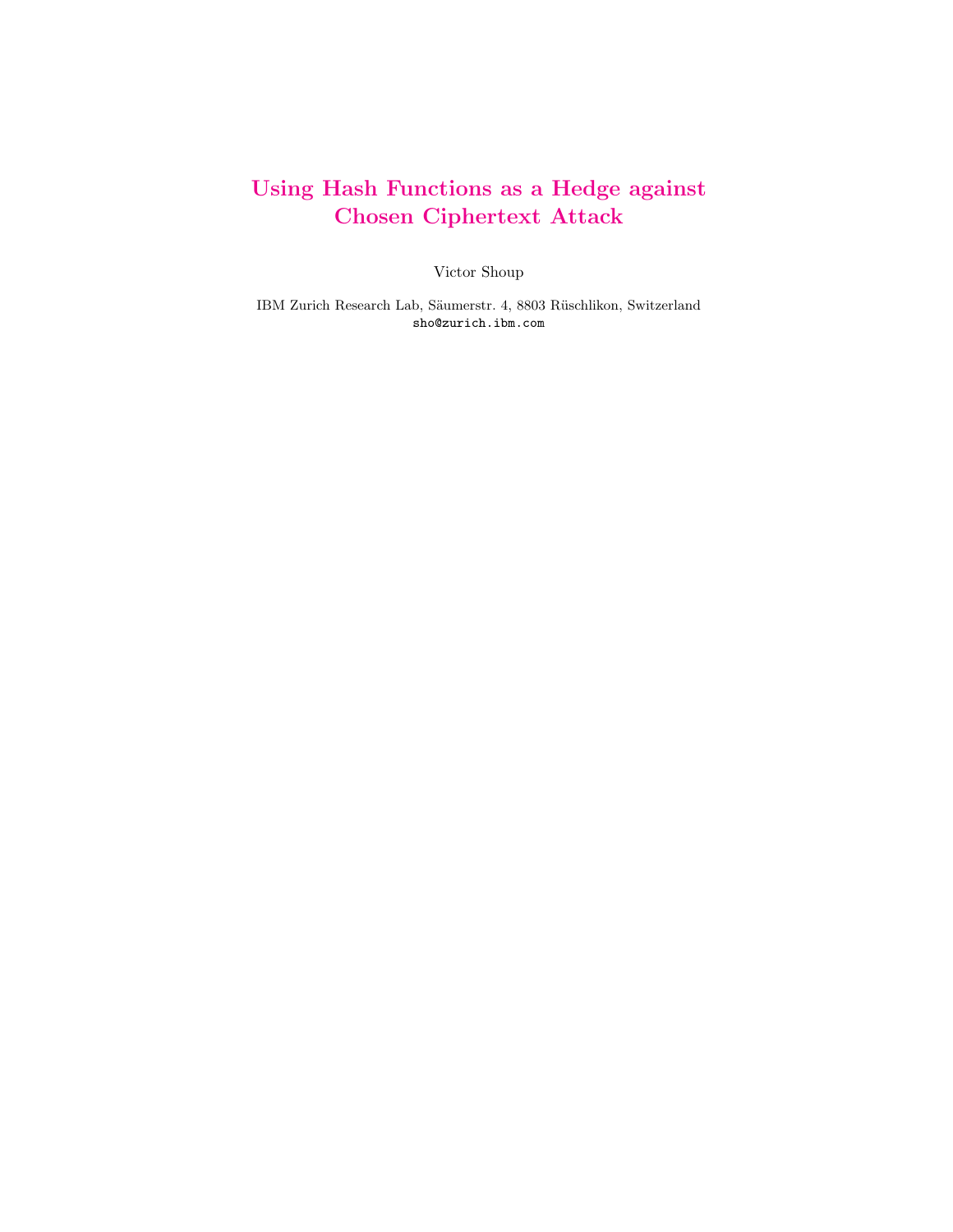#### [Security Aspects of](http://www.iacr.org/archive/eurocrypt2000/1807/18070294-new.pdf) [Practical Quantum Cryptography](http://www.iacr.org/archive/eurocrypt2000/1807/18070294-new.pdf)

Gilles Brassard<sup>1</sup>', Norbert Lütkenhaus<sup>2</sup>', Tal Mor<sup>3,4</sup>', and Barry C. Sanders<sup>5</sup>

 $^{\rm 1}$  Département IRO, Université de Montréal, C.P. 6128, succ. centre–ville, Montréal (Québec), Canada H3C 3J7 brassard@iro.umontreal.ca <sup>2</sup> Helsinki Institute of Physics, P.O.Box 9, 00014 Helsingin yliopisto, Finland lutkenha@rock.helsinki.fi  $^3\,$  Electrical Engineering, College of Judea and Samaria, Ariel, Israel talmo@cs.technion.ac.il <sup>4</sup> Electrical Engineering, University of California at Los Angeles, Los Angeles, CA 90095–1594, USA talmo@ee.ucla.edu <sup>5</sup> Department of Physics, Macquarie University, Sydney, New South Wales 2109, Australia barry.sanders@mq.edu.au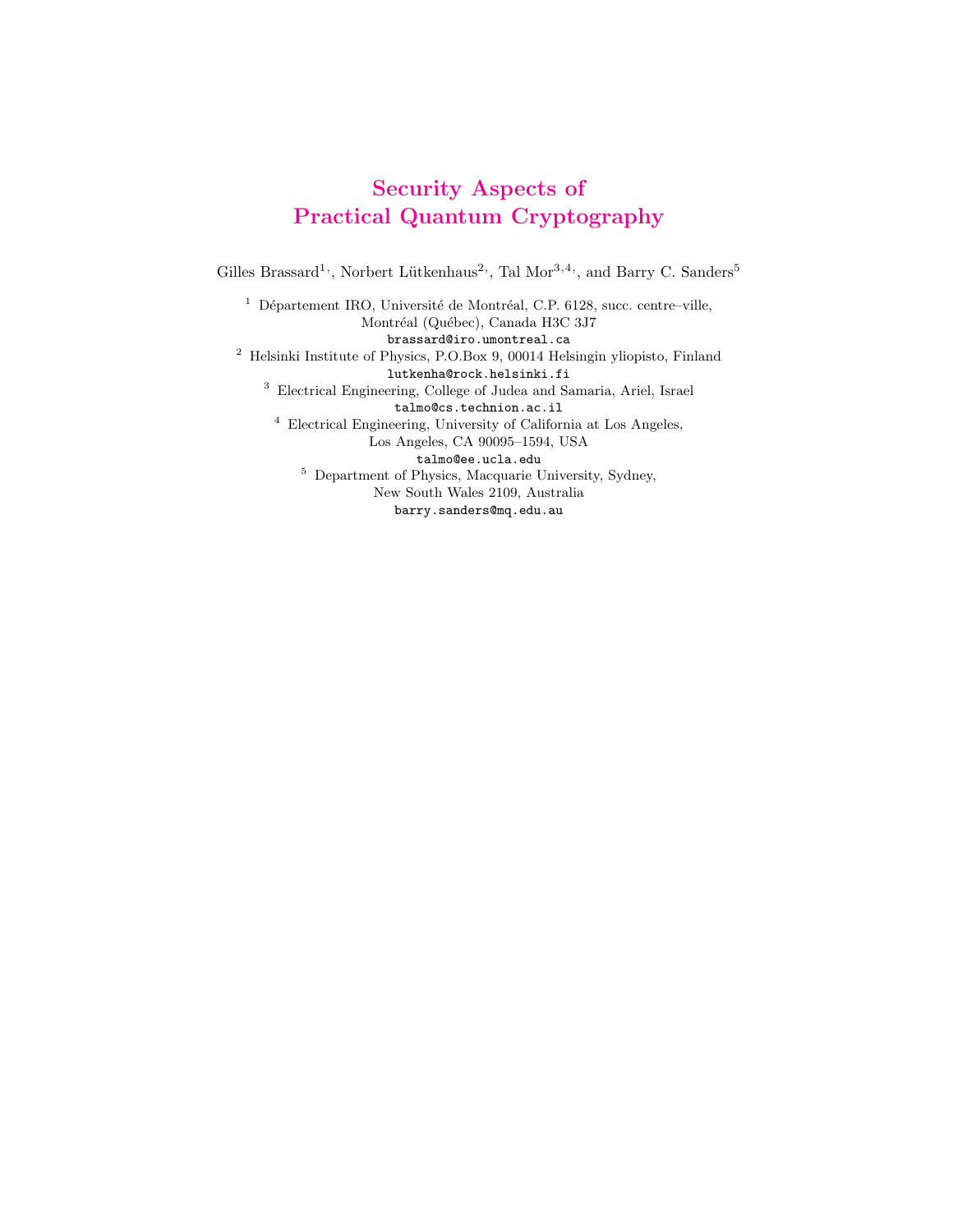## [Perfectly Concealing Quantum Bit Commitment](http://www.iacr.org/archive/eurocrypt2000/1807/18070305-new.pdf) [from any Quantum One-Way Permutation](http://www.iacr.org/archive/eurocrypt2000/1807/18070305-new.pdf)

Paul Dumais<sup>1</sup>, Dominic Mayers<sup>2</sup>, and Louis Salvail<sup>3</sup>

 $1$  Université de Montréal, Dept. of Computer Science, dumais@iro.umontreal.ca

 $^{2}$  NEC Research Institute, Princeton, N-J, USA, mayers@research.nj.nec.com

<sup>3</sup> BRICS, Dept. of Computer Science, University of Århus, Århus, Denmark. salvail@brics.dk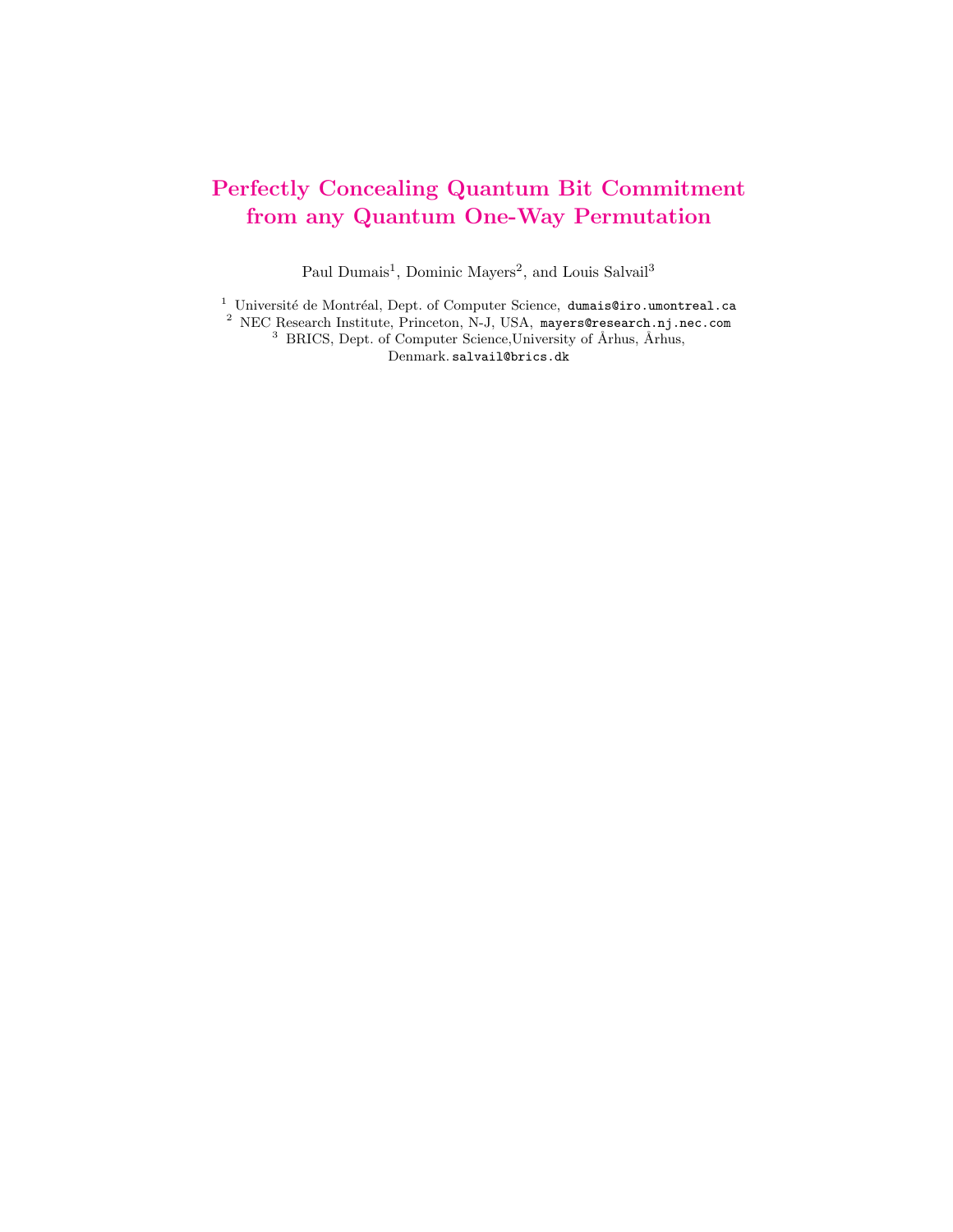# [General Secure Multi-Party Computation](http://www.iacr.org/archive/eurocrypt2000/1807/18070321-new.pdf) [from any Linear Secret-Sharing Scheme](http://www.iacr.org/archive/eurocrypt2000/1807/18070321-new.pdf)

Ronald Cramer in Computer Science, Email: cramer@brics.dk,, Ivan Damgård ivan@daimi.aau.dk, and Ueli Maurer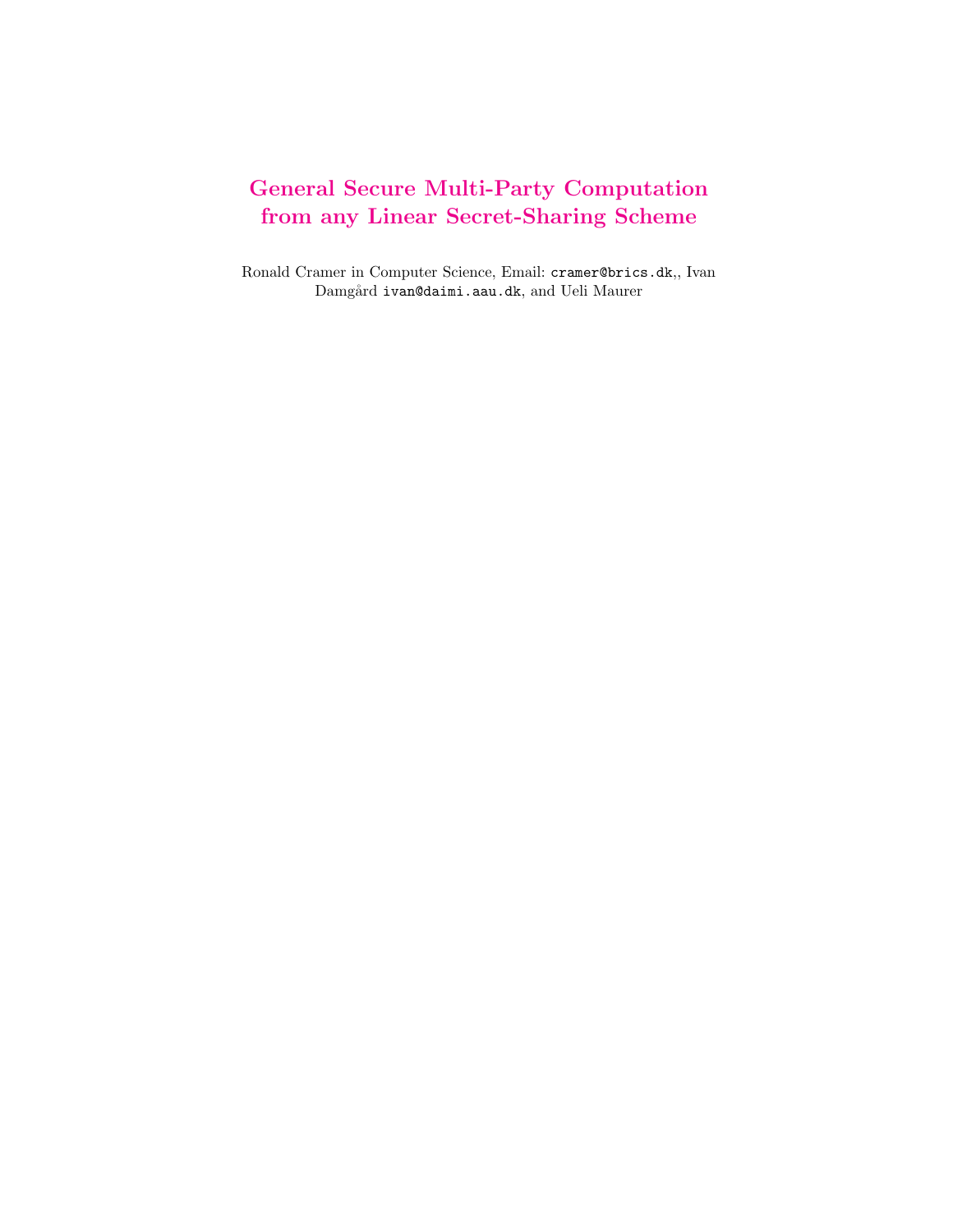# [Minimal-Latency Secure Function Evaluation](http://www.iacr.org/archive/eurocrypt2000/1807/18070340-new.pdf)

Donald Beaver

CertCo, Inc.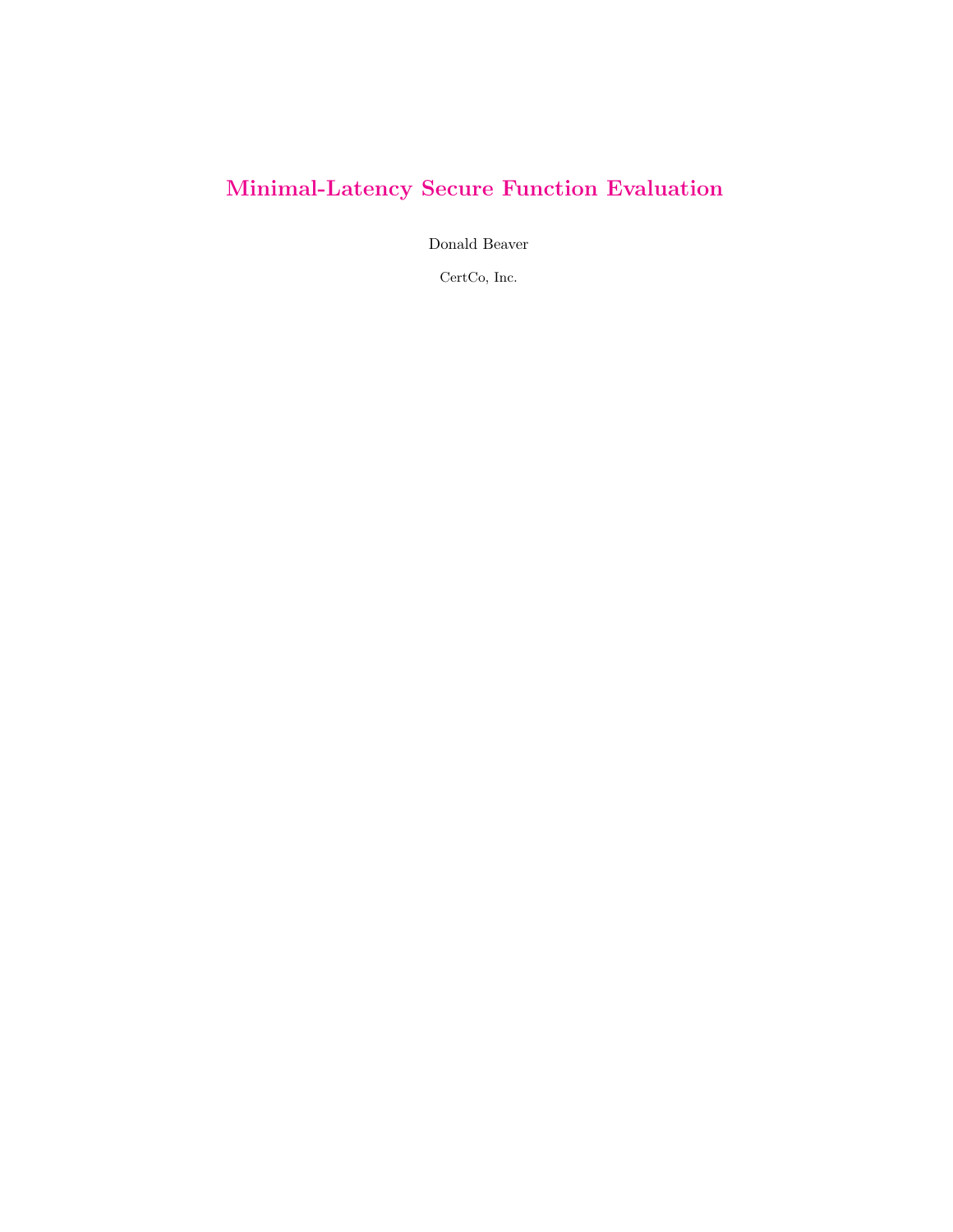# [Information-Theoretic Key Agreement:](http://www.iacr.org/archive/eurocrypt2000/1807/18070356-new.pdf) [From Weak to Strong Secrecy for Free](http://www.iacr.org/archive/eurocrypt2000/1807/18070356-new.pdf)

Ueli $\rm Maurer^1$  and Stefan  $\rm Wolf^1$ 

Computer Science Department, Swiss Federal Institute of Technology (ETH Zurich), CH-8092 Zurich, Switzerland {maurer,wolf}@inf.ethz.ch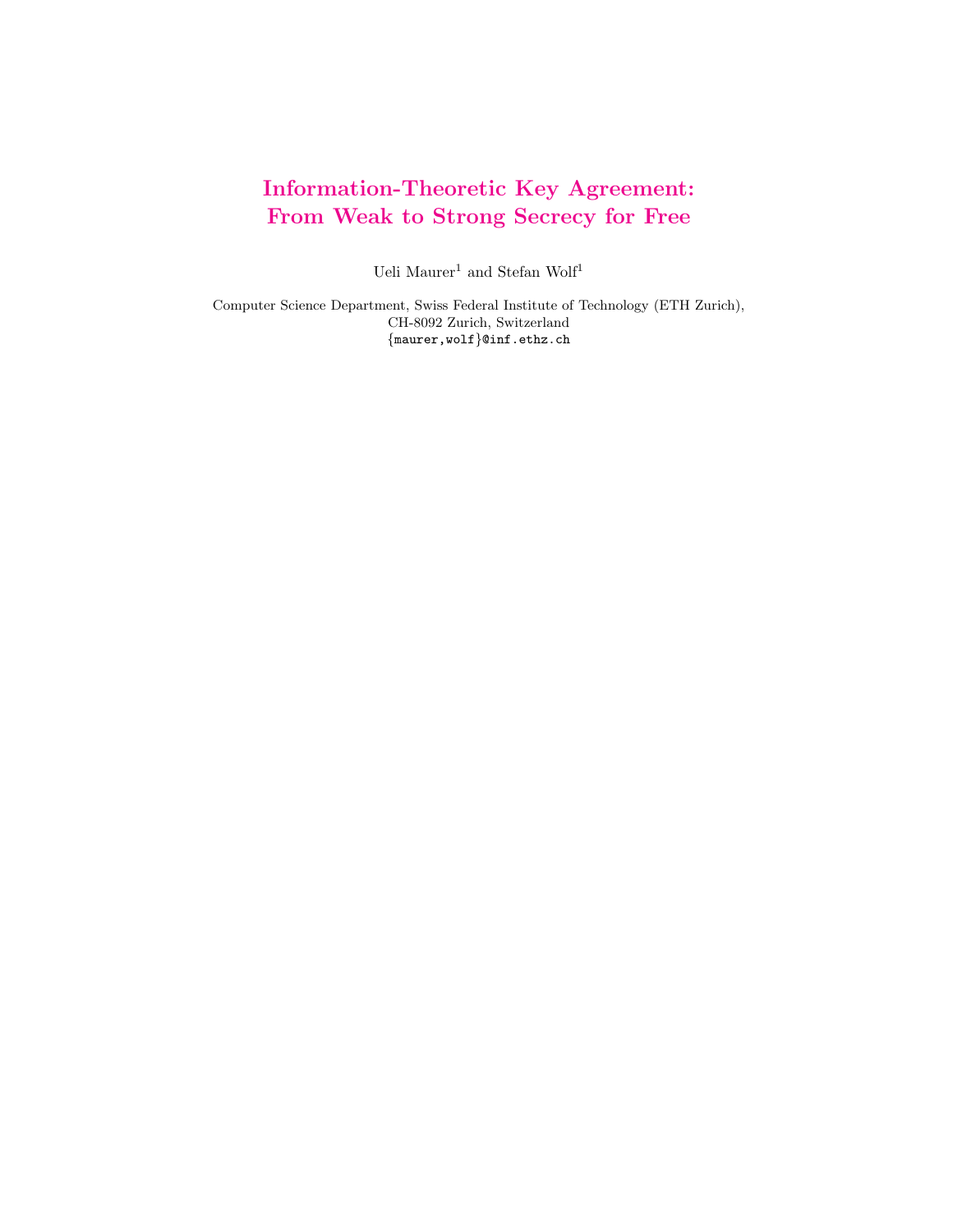#### [New Attacks on PKCS#1 v1.5 Encryption](http://www.iacr.org/archive/eurocrypt2000/1807/18070374-new.pdf)

Jean-Sébastien Coron<sup>1,3</sup>, Marc Joye<sup>2</sup>, David Naccache<sup>3</sup>, and Pascal Paillier<sup>3</sup>

 $^{\rm 1}$  École Normale Supérieure 45 rue d'Ulm, 75005 Paris, France coron@clipper.ens.fr <sup>2</sup> Gemplus Card International Parc d'Activités de Gémenos, B.P.100, 13881 Gémenos, France marc.joye@gemplus.com <sup>3</sup> Gemplus Card International 34 rue Guynemer, 92447 Issy-les-Moulineaux, France {jean-sebastien.coron, david.naccache, pascal.paillier}@gemplus.com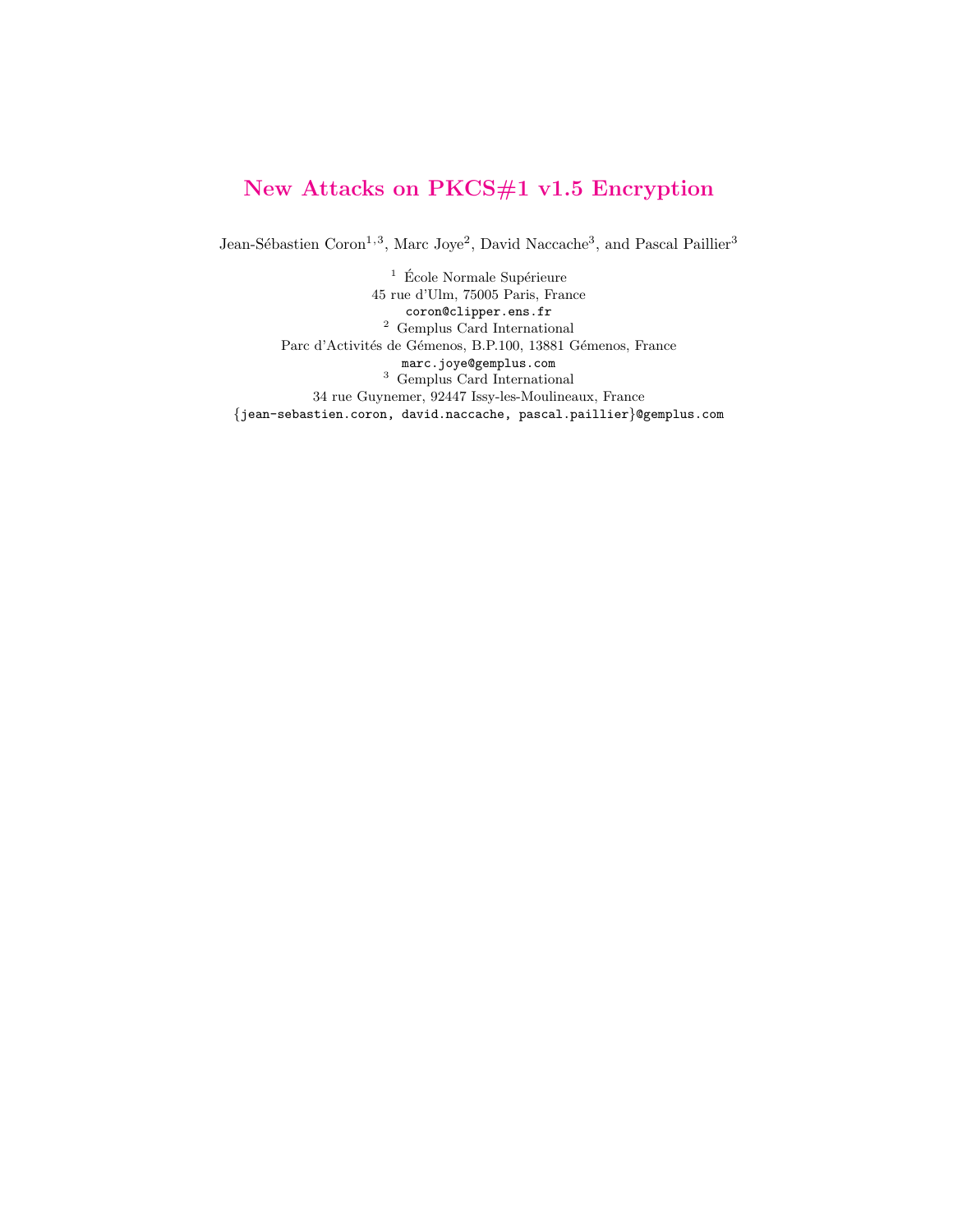# [A NICE Cryptanalysis](http://www.iacr.org/archive/eurocrypt2000/1807/18070388-new.pdf)

 $\rm \acute{E}liane\ Jaulmes^1$  and Antoine  $\rm Joux^2$ 

<sup>1</sup> SCSSI, 18 rue du Docteur Zamenhof F-92131 Issy-les-Moulineaux cedex, France eliane.jaulmes@wanadoo.fr <sup>2</sup> SCSSI, 18 rue du Docteur Zamenhof F-92131 Issy-les-Moulineaux cedex, France Antoine.Joux@ens.fr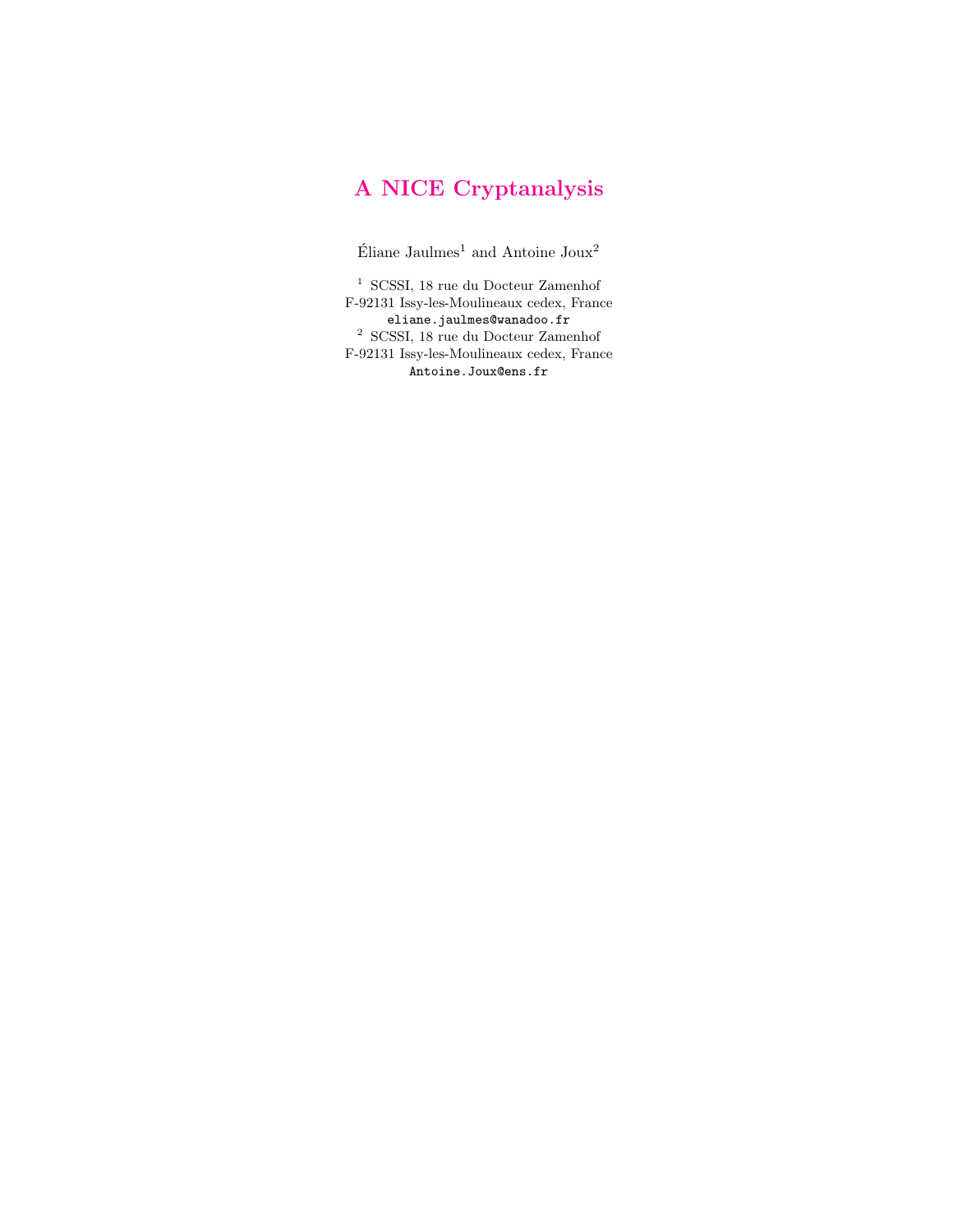#### [Efficient Algorithms for Solving Overdefined](http://www.iacr.org/archive/eurocrypt2000/1807/18070398-new.pdf) [Systems of Multivariate Polynomial Equations](http://www.iacr.org/archive/eurocrypt2000/1807/18070398-new.pdf)

Nicolas Courtois<sup>1,3</sup>, Alexander Klimov<sup>2</sup>, Jacques Patarin<sup>3</sup>, and Adi Shamir<sup>4</sup>

 $^{\rm 1}$  MS/LI, Toulon University, BP 132, F-83957 La Garde Cedex, France courtois@univ-tln.fr

<sup>2</sup> Dept. of Appl. Math. & Cybernetics, Moscow State University, Moscow, Russia ask@ispras.ru

 $^3\,$  Bull CP8, 68, route de Versailles, BP45, 78431 Louve<br/>ciennes Cedex, France J.Patarin@frlv.bull.fr

 $^4\,$  Dept. of Applied Math. The Weizmann Institute of Science, Rehovot 76100, Israel shamir@wisdom.weizmann.ac.il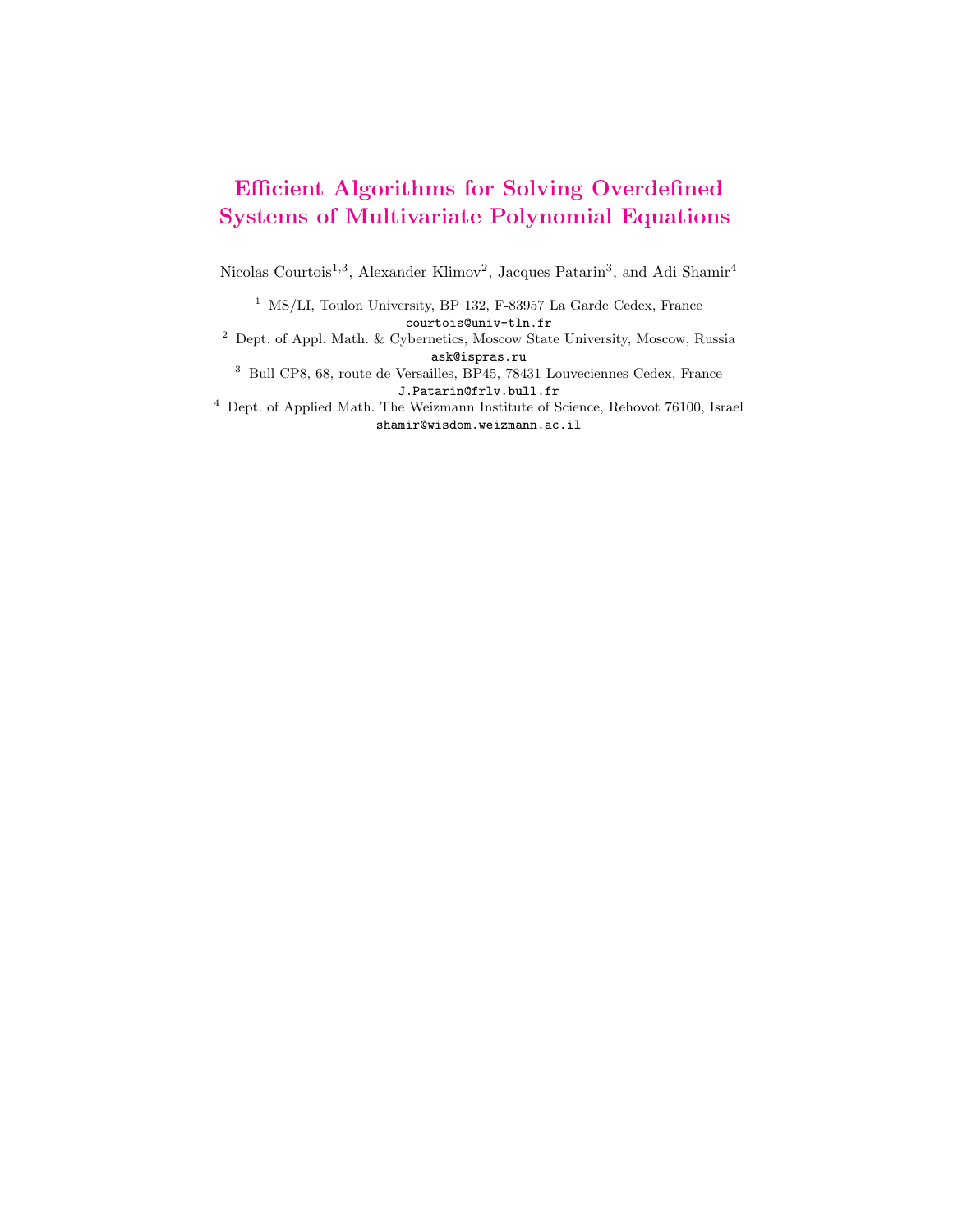# [Cryptanalysis of Patarin's 2-Round Public Key](http://www.iacr.org/archive/eurocrypt2000/1807/18070414-new.pdf) [System with S Boxes \(2R\)](http://www.iacr.org/archive/eurocrypt2000/1807/18070414-new.pdf)

Eli Biham

Computer Science Department Technion – Israel Institute of Technology Haifa 32000, Israel Email: biham@cs.technion.ac.il WWW: http://www.cs.technion.ac.il/∼biham/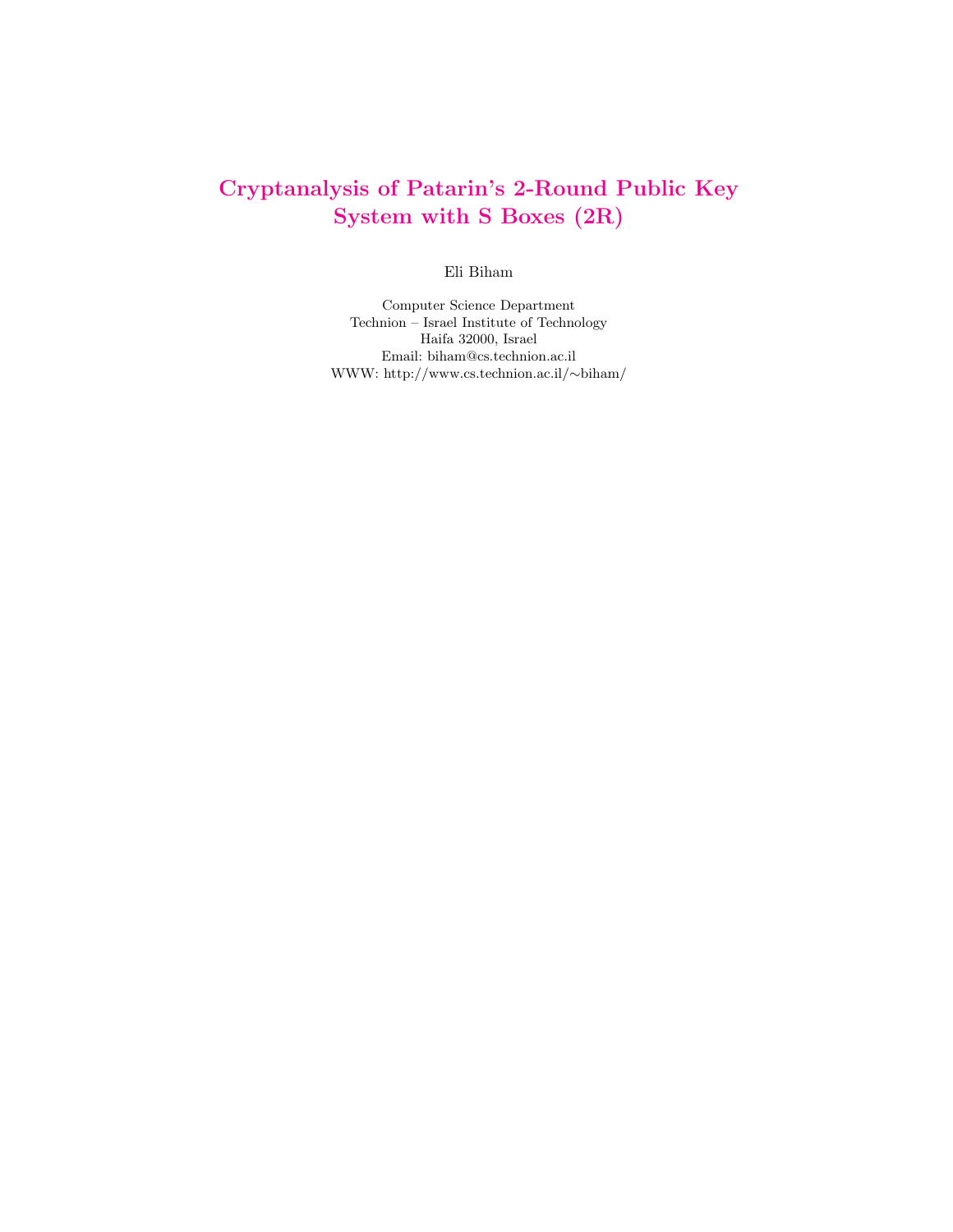# [Colossus and the German Lorenz Cipher –](http://www.iacr.org/archive/eurocrypt2000/1807/18070423-new.pdf) [Code Breaking in WW II](http://www.iacr.org/archive/eurocrypt2000/1807/18070423-new.pdf)

Anthony E Sale, Hon. FBCS

Bletchley Park Trust tsale@qufaro.demon.co.uk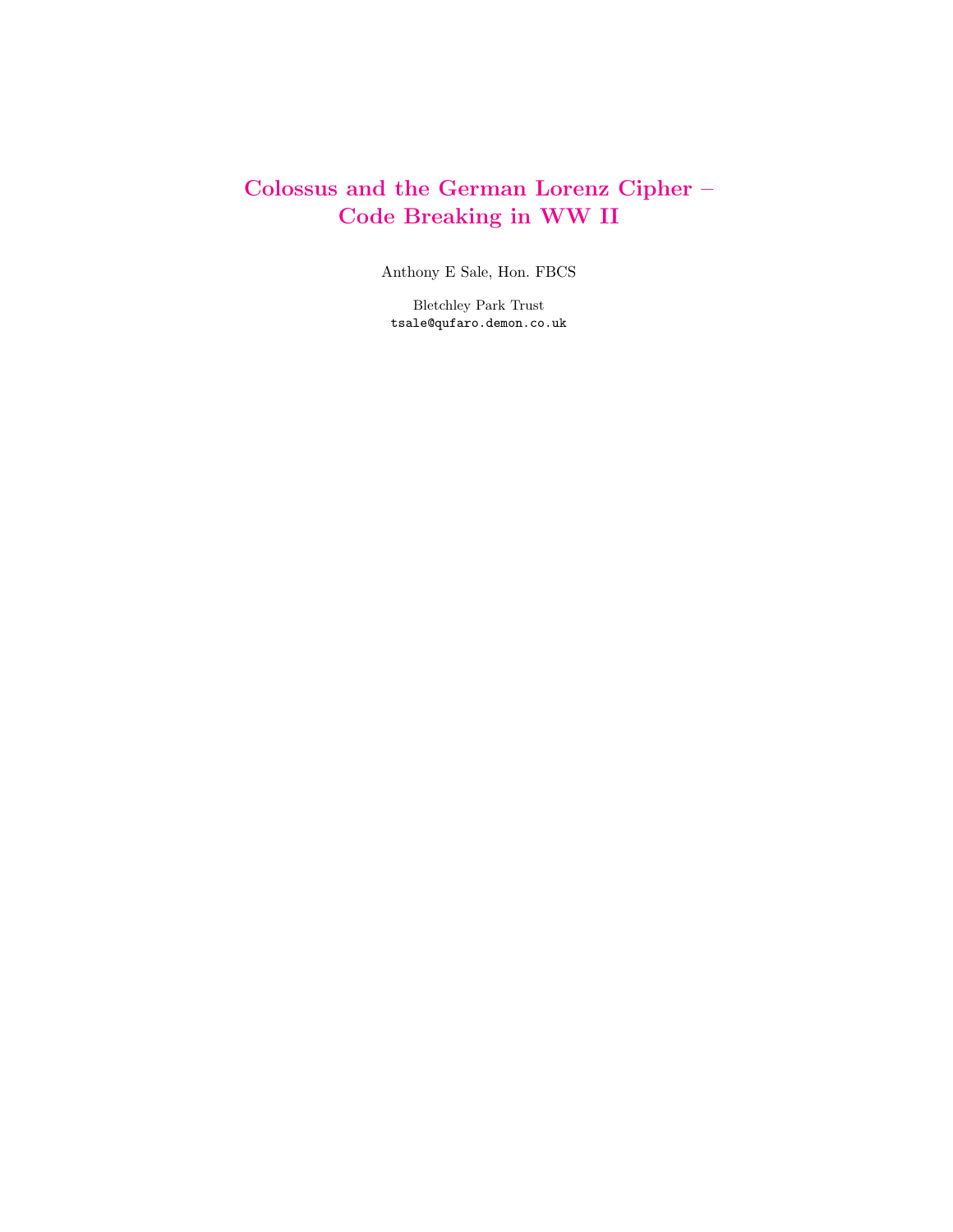# [Efficient Concurrent Zero-Knowledge](http://www.iacr.org/archive/eurocrypt2000/1807/18070424-new.pdf) [in the Auxiliary String Model](http://www.iacr.org/archive/eurocrypt2000/1807/18070424-new.pdf)

Ivan $\operatorname{Damg\^a}$ 

Aarhus University, BRICS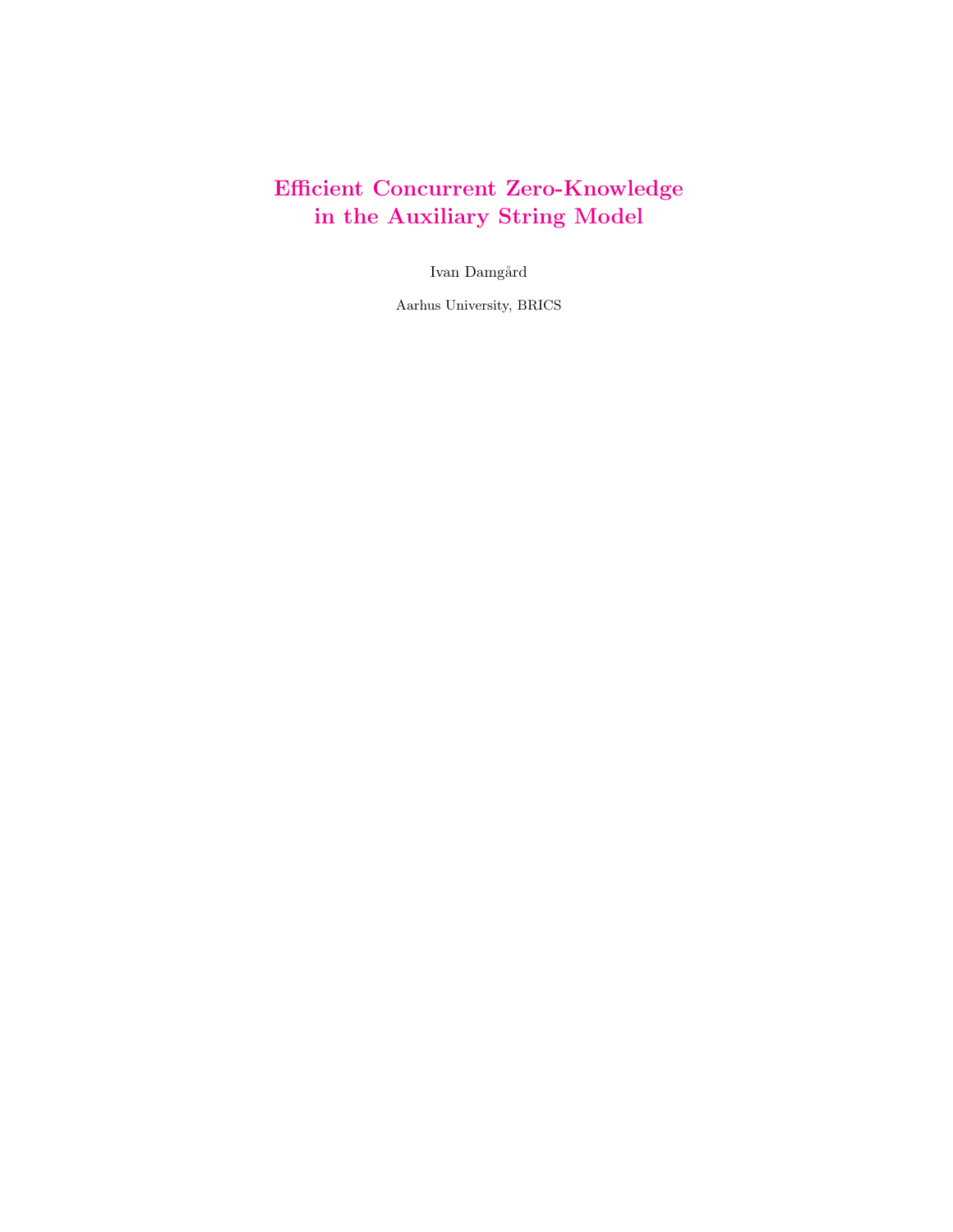## [Efficient Proofs that a Committed Number](http://www.iacr.org/archive/eurocrypt2000/1807/18070437-new.pdf) [Lies in an Interval](http://www.iacr.org/archive/eurocrypt2000/1807/18070437-new.pdf)

Fabrice Boudot

France Télécom -  $\ensuremath{\mathrm{CNET}}$ 42 rue des Coutures, B.P. 6243 14066 CAEN CEDEX 4, FRANCE fabrice.boudot@cnet.francetelecom.fr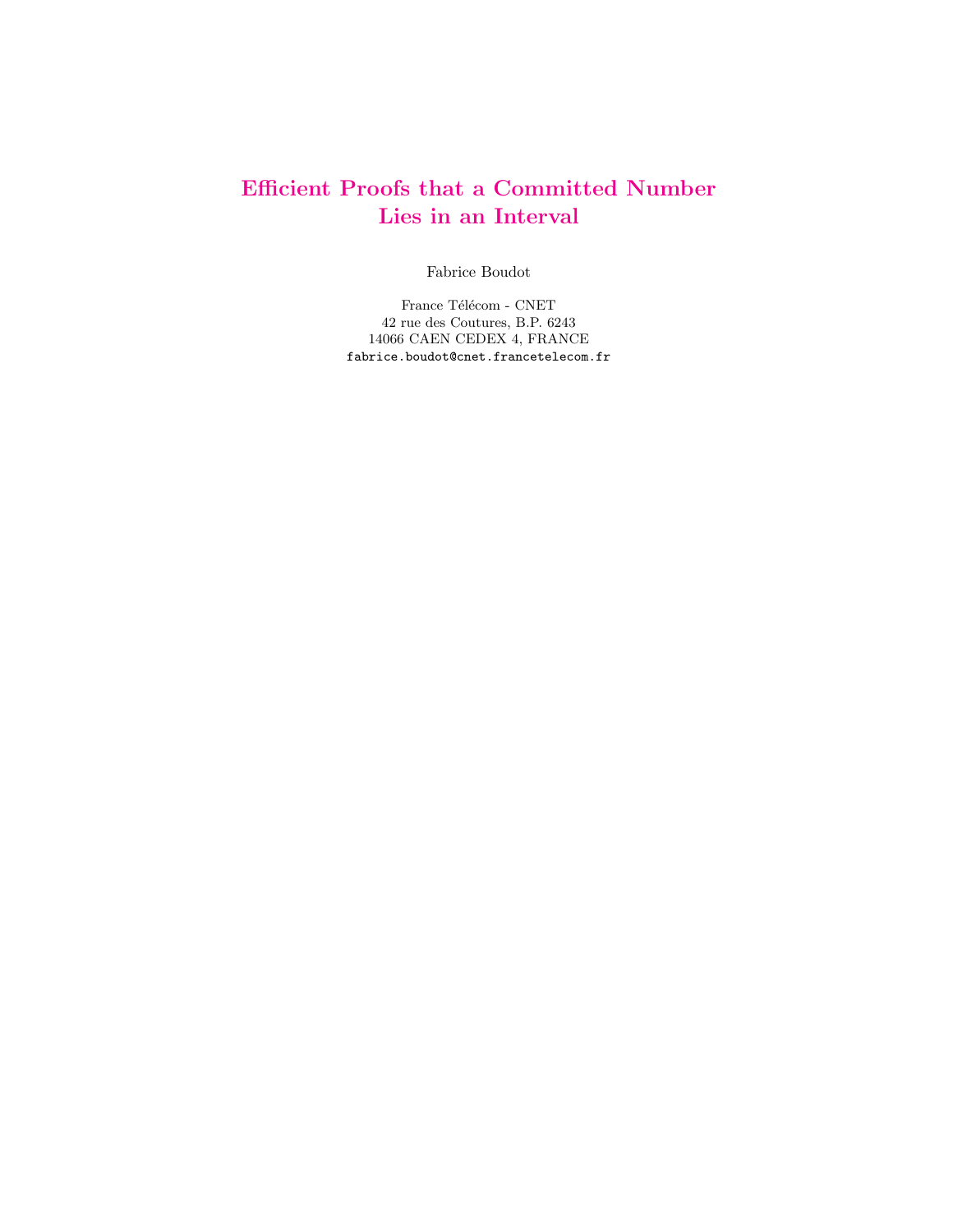# [A Composition Theorem](http://www.iacr.org/archive/eurocrypt2000/1807/18070451-new.pdf) [for Universal One-Way Hash Functions](http://www.iacr.org/archive/eurocrypt2000/1807/18070451-new.pdf)

Victor Shoup

IBM Zurich Research Lab, Säumerstr. 4, 8803 Rüschlikon, Switzerland sho@zurich.ibm.com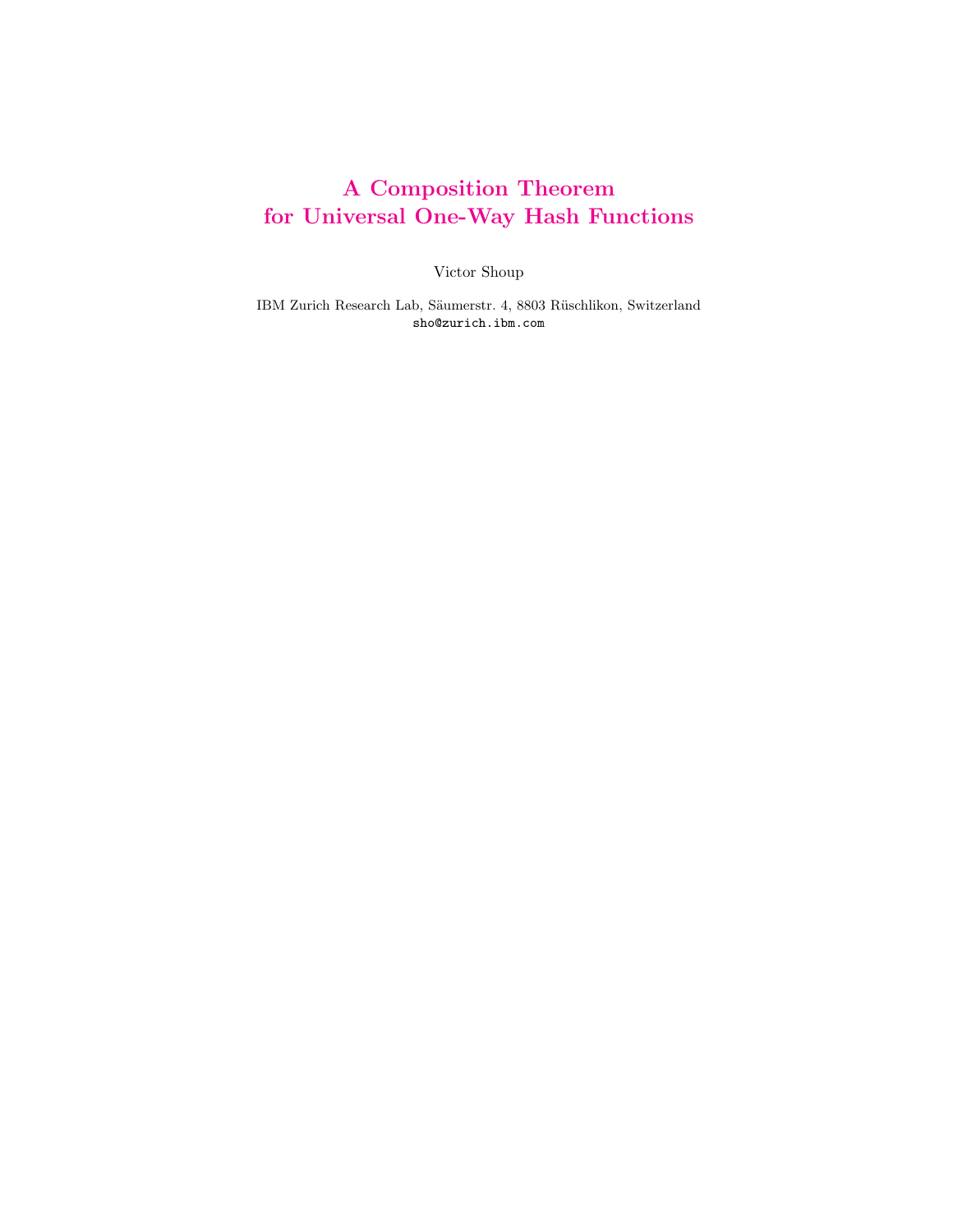#### [Exposure-Resilient Functions and](http://www.iacr.org/archive/eurocrypt2000/1807/18070459-new.pdf) [All-Or-Nothing Transforms](http://www.iacr.org/archive/eurocrypt2000/1807/18070459-new.pdf)

Ran Canetti<sup>1</sup>, Yevgeniy Dodis<sup>2</sup>, Shai Halevi<sup>1</sup>, Eyal Kushilevitz<sup>3</sup>, and Amit $\mathrm{Sahai}^2$ 

<sup>1</sup> IBM T.J. Watson Research Center, P.O. Box 704, Yorktown Heights, New York 10598, USA. {canetti,shaih}@watson.ibm.com.

 $^2\,$  Lab. for Computer Science, Massachusetts Institute of Technology, 545 Technology Square, Cambridge, MA 02149, USA. {yevgen,amits}@theory.lcs.mit.edu.

<sup>3</sup> IBM T.J. Watson Research Center and Department of Computer Science, Technion, Haifa 32000, Israel. eyalk@cs.technion.ac.il.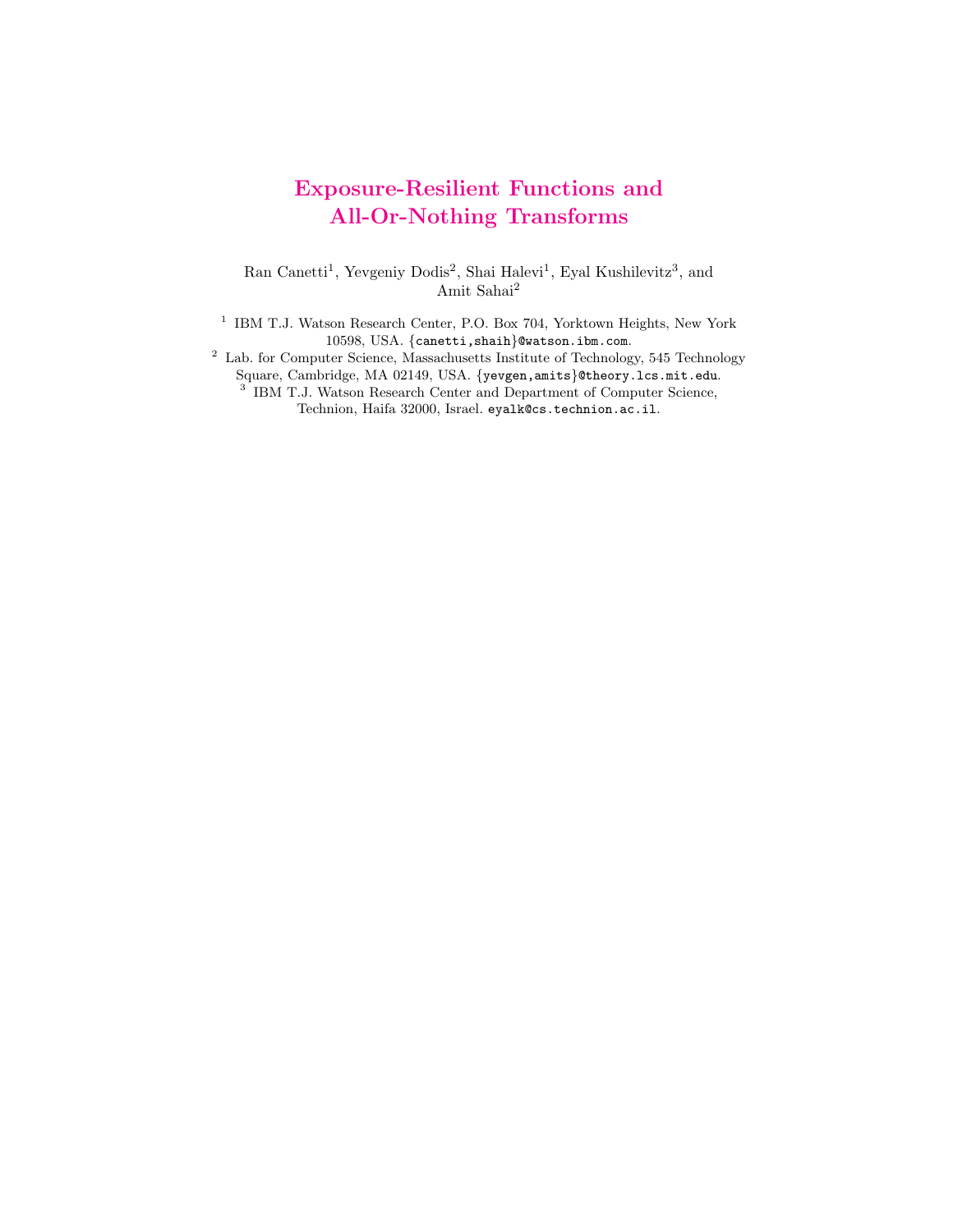# [The Sum of PRPs is a Secure PRF](http://www.iacr.org/archive/eurocrypt2000/1807/18070476-new.pdf)

Stefan Lucks

Theoretische Informatik, Universität Mannheim 68131 Mannheim, Germany lucks@th.informatik.uni-mannheim.de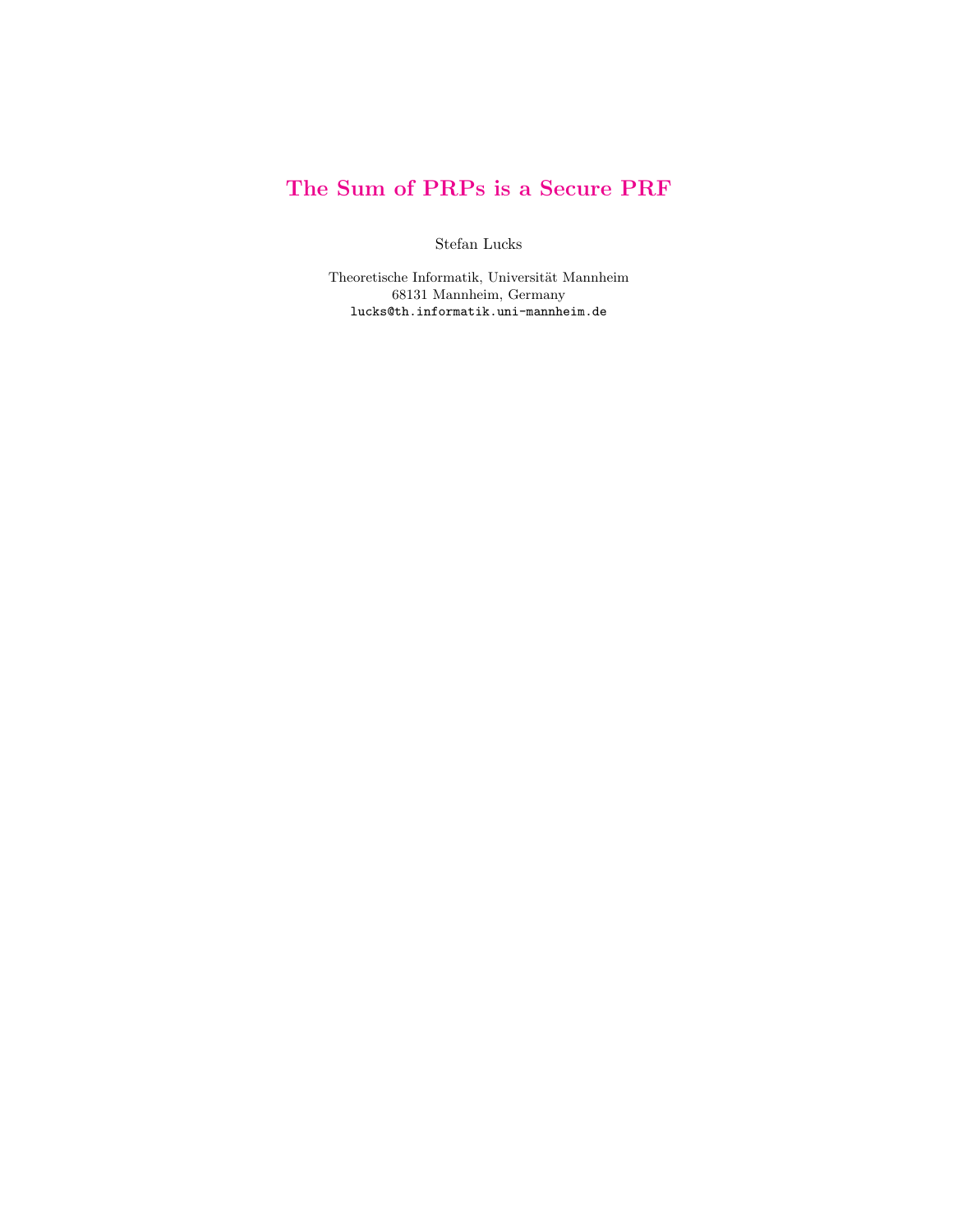#### [Construction of Nonlinear Boolean Functions](http://www.iacr.org/archive/eurocrypt2000/1807/18070491-new.pdf) [with Important Cryptographic Properties](http://www.iacr.org/archive/eurocrypt2000/1807/18070491-new.pdf)

Palash $\operatorname{Sarkar}^1$  and  $\operatorname{Subhamoy}$   $\operatorname{Maitra}^2$ 

<sup>1</sup> Applied Statistics Unit, Indian Statistical Institute, 203, B T Road, Calcutta 700 035, INDIA palash@isical.ac.in <sup>2</sup> Computer and Statistical Service Center, Indian Statistical Institute, 203, B T Road, Calcutta 700 035, INDIA subho@isical.ac.in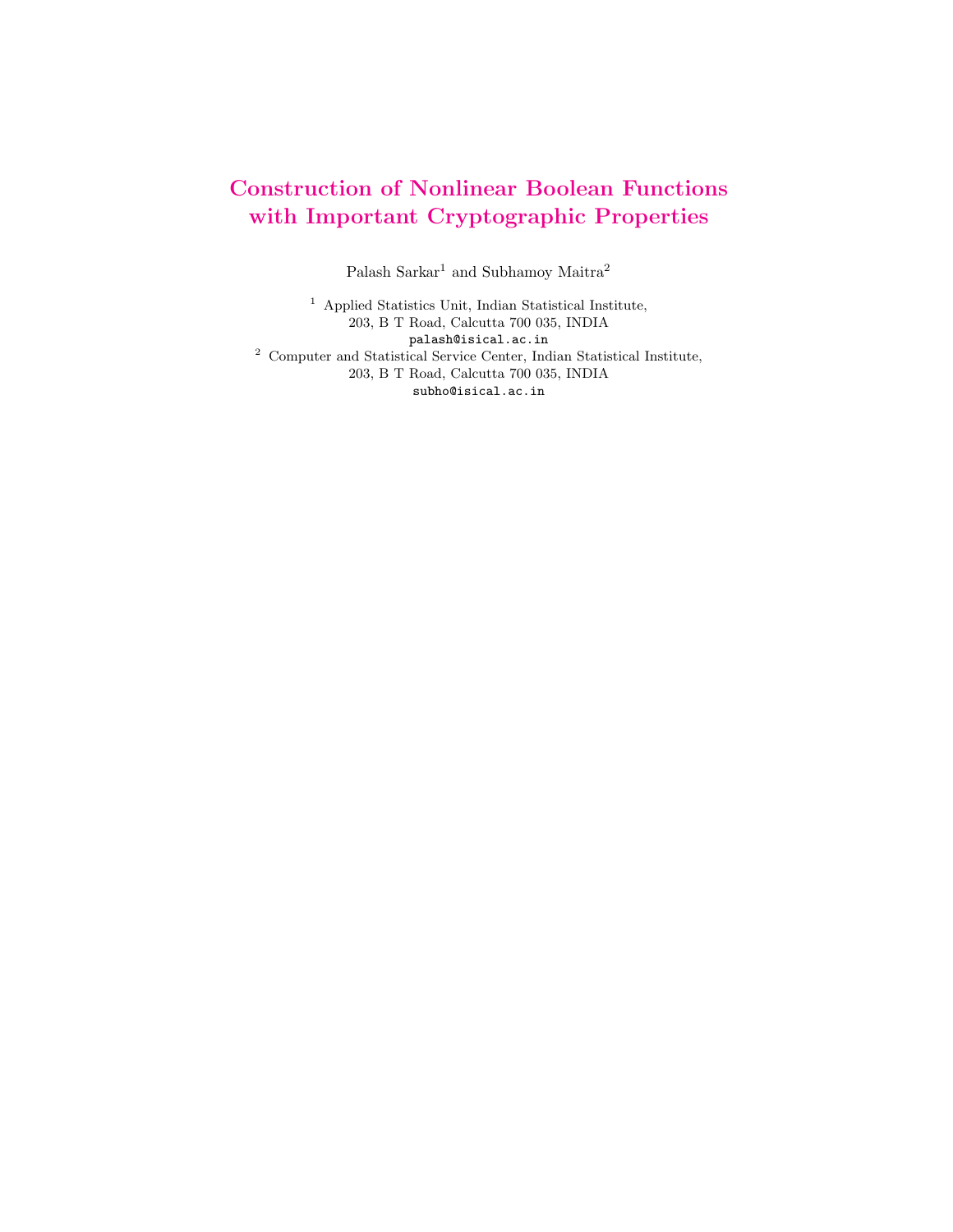# [Propagation Characteristics](http://www.iacr.org/archive/eurocrypt2000/1807/18070513-new.pdf) [and Correlation-Immunity](http://www.iacr.org/archive/eurocrypt2000/1807/18070513-new.pdf) [of Highly Nonlinear Boolean Functions](http://www.iacr.org/archive/eurocrypt2000/1807/18070513-new.pdf)

Anne Canteaut<sup>1</sup>, Claude Carlet<sup>2</sup>, Pascale Charpin<sup>1</sup>, and Caroline Fontaine<sup>3</sup>

1 INRIA projet CODES B.P. 105 78153 Le Chesnay Cedex - France. {Anne.Canteaut,Pascale.Charpin}@inria.fr <sup>2</sup> GREYC, Université de Caen 14032 Caen Cedex - France. Claude.Carlet@info.unicaen.fr  $^3$  LIFL, Université des Sciences et Technologies de Lille 59655 Villeneuve d'Ascq Cedex - France. Caroline.Fontaine@lifl.fr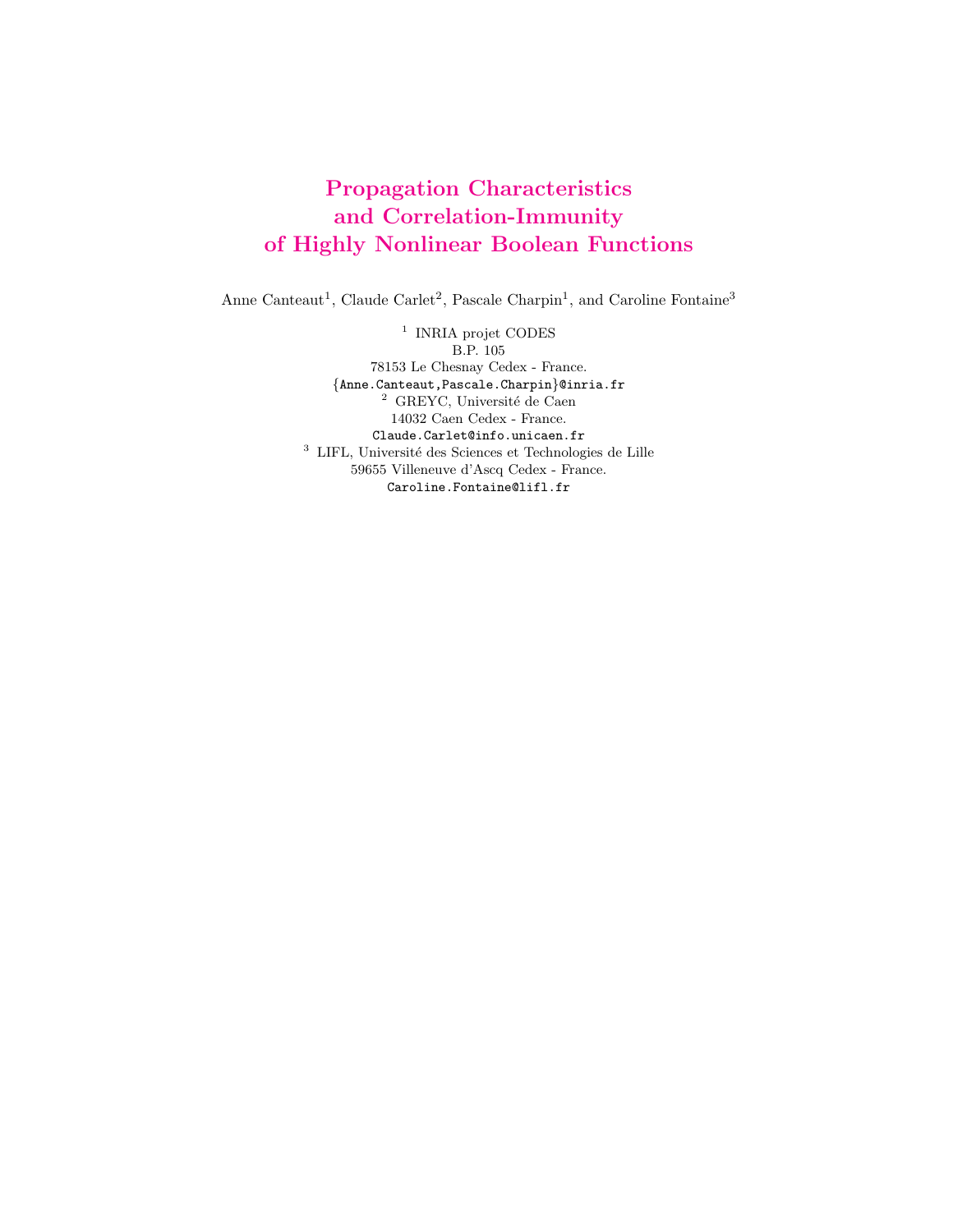## [Cox-Rower Architecture for](http://www.iacr.org/archive/eurocrypt2000/1807/18070529-new.pdf) [Fast Parallel Montgomery Multiplication](http://www.iacr.org/archive/eurocrypt2000/1807/18070529-new.pdf)

Shinichi Kawamura<sup>1</sup>, Masanobu Koike<sup>2</sup>, Fumihiko Sano<sup>2</sup>, and Atsushi Shimbo<sup>1</sup>

<sup>1</sup> Toshiba Research and Development Center 1, Komukai Toshiba-cho, Saiwai-ku, Kawasaki, 212-8582, Japan <sup>2</sup> Toshiba System Integration Technology Center 3-22, Katamachi Fuchu-shi, Tokyo, 183-8512, Japan {shinichi2.kawamura, masanobu2.koike, fumihiko.sano, atsushi.shimbo} @toshiba.co.jp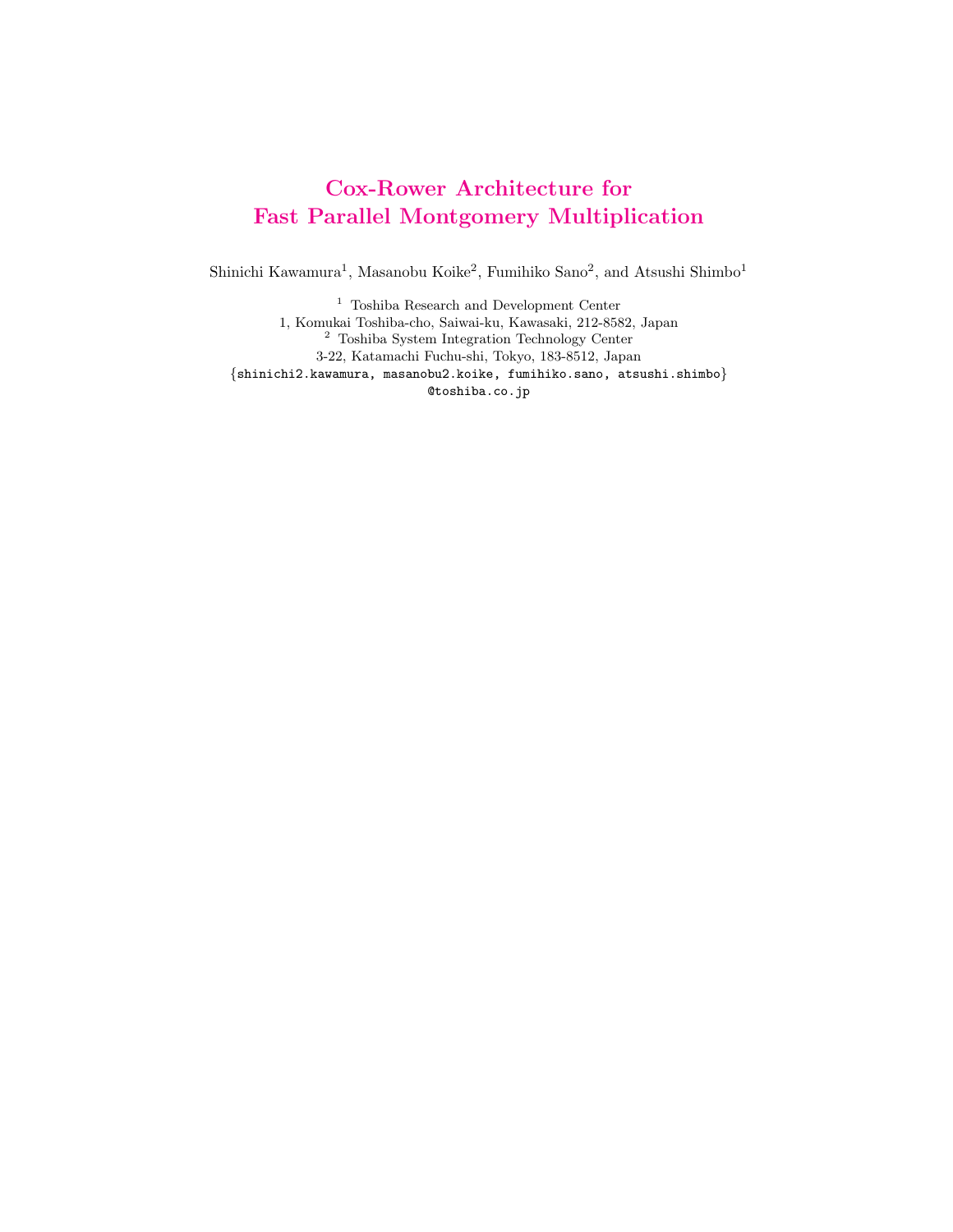# [Efficient Receipt-Free Voting](http://www.iacr.org/archive/eurocrypt2000/1807/18070545-new.pdf) [Based on Homomorphic Encryption](http://www.iacr.org/archive/eurocrypt2000/1807/18070545-new.pdf)

Martin $\rm Hirt^1$  and Kazue  $\rm Sako^2$ 

<sup>1</sup> ETH Zurich, Switzerland, hirt@inf.ethz.ch  $^2$  NEC Corporation, Japan, sako@ccm.cl.nec.co.jp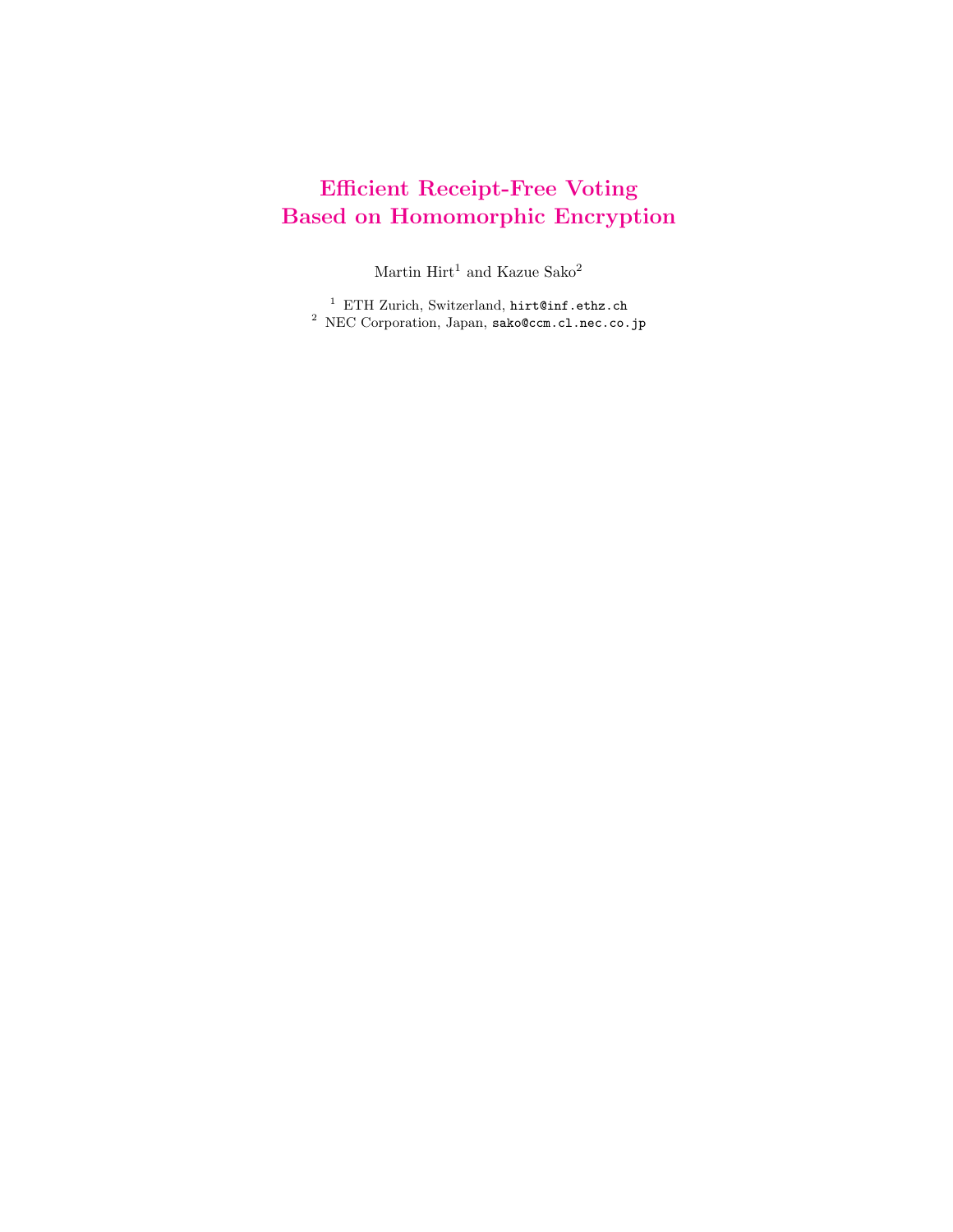#### [How to Break a Practical MIX](http://www.iacr.org/archive/eurocrypt2000/1807/18070563-new.pdf) [and Design a New One](http://www.iacr.org/archive/eurocrypt2000/1807/18070563-new.pdf)

Yvo Desmedt $^{1,2}$  and Kaoru Kurosawa $^3$ 

 $^{\rm 1}$  Department of Computer Science, Florida State University PO Box 4530, 206 Love Building Tallahassee, FL 32306-4530, USA desmedt@cs.uwm.edu <sup>2</sup> Dept. of Mathematics, Royal Holloway, University of London, UK <sup>3</sup> Dept. of Electrical and Electronic Engineering, Faculty of Engineering, Tokyo Institute of Technology 2–12–1 O-okayama, Meguro-ku, Tokyo 152-8552, Japan kurosawa@ss.titech.ac.jp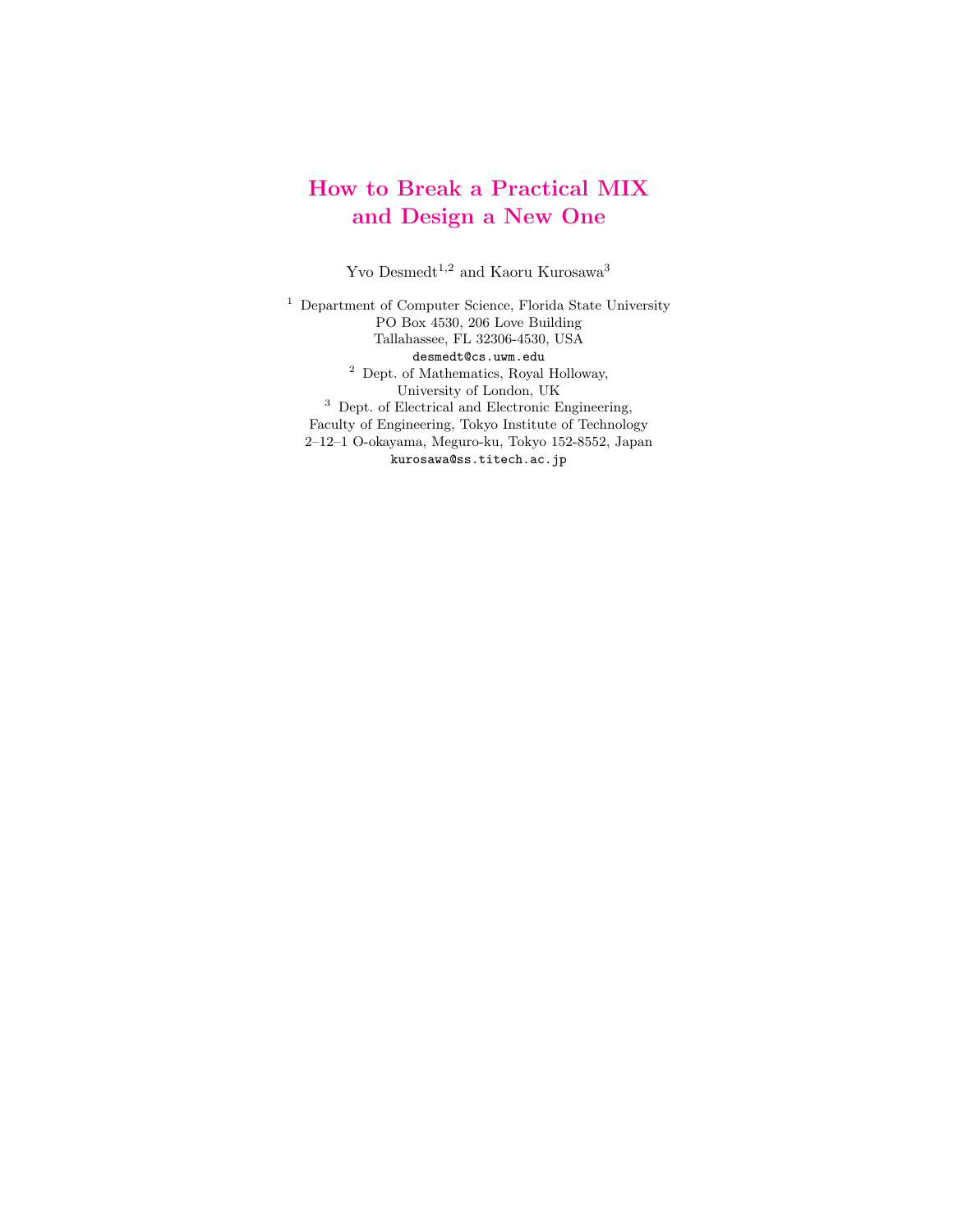## [Improved Fast Correlation Attacks Using](http://www.iacr.org/archive/eurocrypt2000/1807/18070579-new.pdf) [Parity-Check Equations of Weight 4 and 5](http://www.iacr.org/archive/eurocrypt2000/1807/18070579-new.pdf)

Anne $\mathrm{Canteaut}^1$  and Michaël $\mathrm{Trabbia}^{1,2}$ 

1 INRIA projet CODES B.P. 105 78153 Le Chesnay Cedex - France Anne.Canteaut@inria.fr  $^{\rm 2}$  Ecole Polytechnique 91128 Palaiseau Cedex - France michael.trabbia@enst.fr